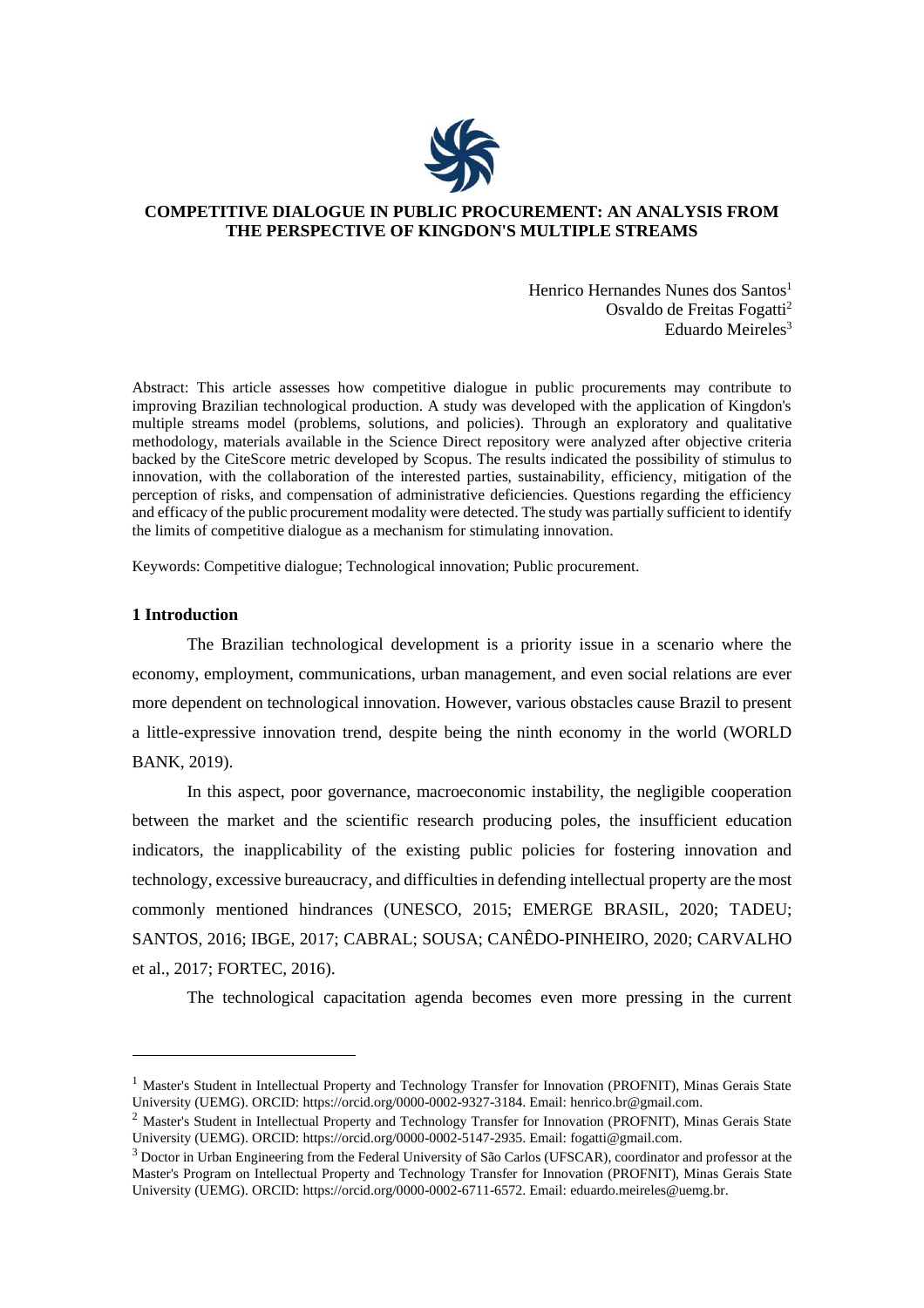scenario of deindustrialization and reprimarization of the Brazilian productive matrix, guided by the retraction of the role of the industry in the economy and its replacement by the commodities market (OREIRO; FEIJÓ, 2010; CANO, 2012; MARCONI, 2015; MAIA, 2020). Added to this are the signs of productive sparsification (or fraying) in sectors central to technological development such as the informatics, electronics, pharmaceutical, and chemical sectors and the production of vehicles other than automobiles, such as motorcycles, aircraft, naval vessels, and railway equipment (SARTI; HIRATUKA, 2017; MORCEIRO; GUILHOTO, 2020).

Besides the internal factors, there is global evidence in the sense of the return of the production chains from developing countries to the countries of origin, a phenomenon known as reshoring, which may aggravate the Brazilian deindustrialization trend (JOHNSON, 2002).

This scenario coexists with the current moment of structural change in the technological and productive axis that came to be called the Fourth Industrial Revolution or Industry 4.0, the driving force of which is composed by technological transformations of the means of production of the digital revolution and artificial intelligence (WANG et al., 2020).

In this sense, additional difficulties are placed for the adaptation of the Brazilian productive sector, since the research and development of products and services connected to the most promising technologies - the Internet of things and robotics - depend on appropriate infrastructure, insufficient in Brazil (POPKOVA; RAGULINA, BOGOVIZ, 2019; SCHWAB, 2019).

Certain branches of Industry 4.0 represent windows of opportunities for Brazil to carry out the catching-up process, i.e., to reach a level of wealth equivalent to that of nations considered developed (ZAGATO, 2019).

To progress in a converging direction with the developed nations regarding economic and technological terms, in the line of studies on the Schumpeterian model of catching up, Lee (2019) argued that developing countries must seek detours relative to the traditional paths, upon mentioning strategies for creating technological capacitation connected to innovation.

In the Brazilian case, the legal system imposes conditions for executing contracts between the Public Power and the private initiative. Although they propitiate the selection of offers more economically advantageous to the Public Administration, the public procurement rules will not always offer the manager the opportunity to contract products and services that stimulate research, development, or the transferring of technology to the country, which somehow hinders the adoption of the catching-up and leapfrogging strategies proposed by Lee (2019).

The strategic use of the acquisition of products and services as a technological development incentive measure finds a considerable echo in the European community under the name of Public Procurement for Innovation (PPI), a set of solutions aimed to stimulate the market to produce innovation through the governmental purchasing power (EUROPEAN COMMISSION, 2021).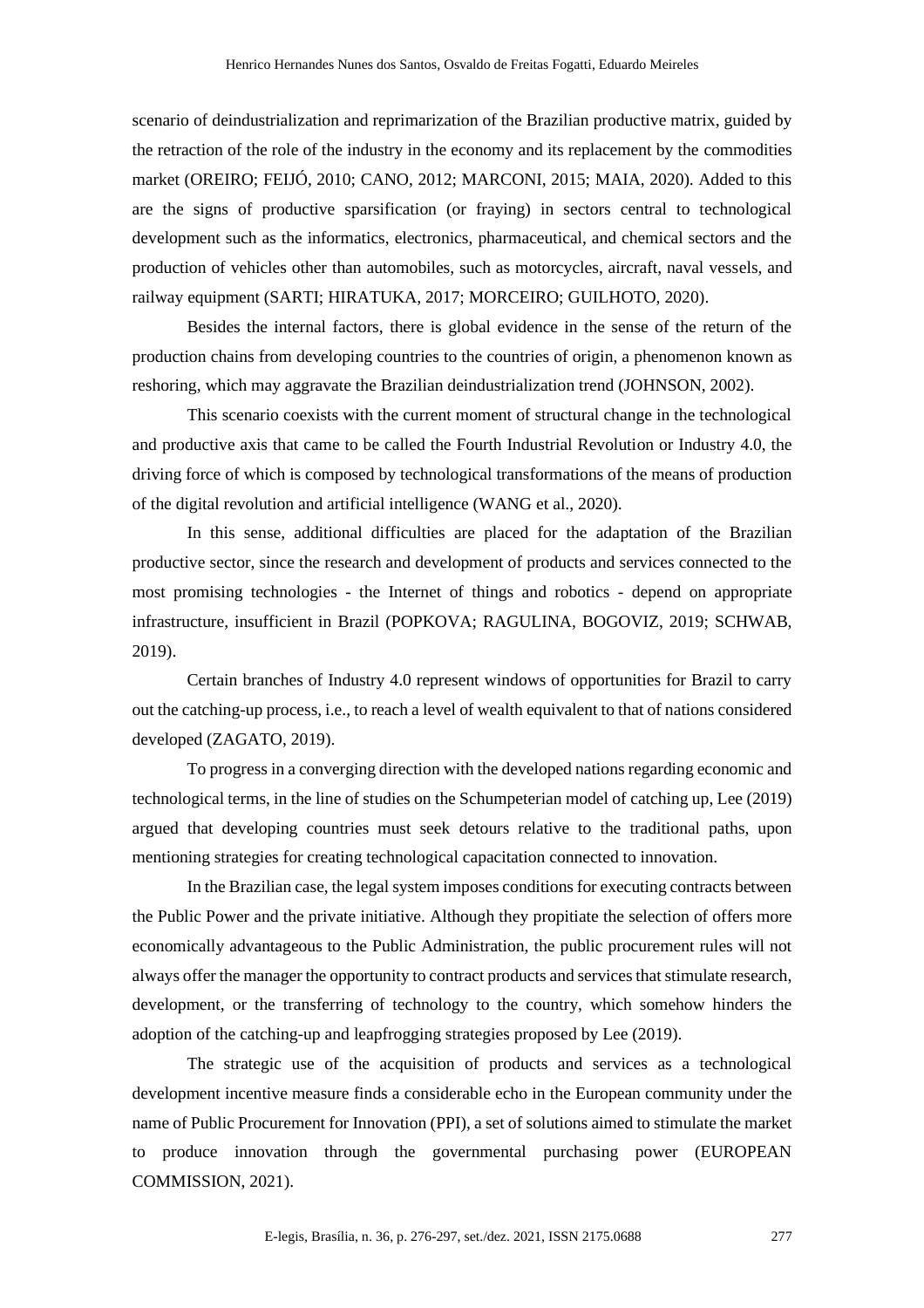Among the PPI instruments already incorporated within the normative scope of the European Union is competitive dialogue, a public procurement modality in which all the most relevant technical aspects of the products and services to be contracted are preliminarily discussed with the potentially interested companies. On the one hand, the instrument renders the preprocurement phase more productive, transparent, and participative, and, on the other hand, allows the State to use the technical information resulting from the preliminary dialogues as input for drawing up public notices that seek the contracting of innovative solutions (FEDERAL MINISTRY FOR ECONOMIC AFFAIRS AND ENERGY, 2017).

Law No. 14133 of April 1, 2021, also referred to as the New Law on Public Procurement and Administrative Contracts, introduced competitive dialogue to the Brazilian legal system, with an application, among other hypotheses, to the contracts that involve technological or technical innovation (BRAZIL, 2021a).

Considering the inclusion of competitive dialogue in the list of public procurement modalities in Brazil, the following inquiries direct this analysis: could competitive dialogue contribute to fostering Brazilian technological production? What would the expected results be, and what would be their limits?

To answer the questions, this work was structured so that the next section will address the methodological aspects of the research. After, the theoretical background will be presented through the demonstration of the main aspects of previous studies that tackled the addressed theme. In the end, the implementation of competitive dialogue as a public policy for stimulating technological innovation will be discussed from the perspective of the multiple streams model by Kingdon (2014) and the correlation of each stream (problems, solutions, and policies) with the procurement instrument under study. After, the conclusions and suggestions for future studies will be presented.

## **2 Methodological procedures**

Based on an essentially exploratory and qualitative research methodology, the theoretical background was elaborated to subsidize the analysis and discussion of the theme under the multiple streams method by Kingdon (2014). For such, searches were performed in the Science Direct repository from February 9 to 16, 2021, with English terms "competitive dialogue" and "innovation" and a time frame circumscribed to the last twenty years. After, the articles were classified according to the impact factor of the journals based on the CiteScore metric developed by database Scopus, and the first 35 publications were analyzed. From the analysis and filtering of the articles that were not related to the theme of technological development, a table with the pertinent studies and their main notes regarding the competitive dialogue instrument was elaborated.

Then, competitive dialogue was analyzed from the perspective of the multiple streams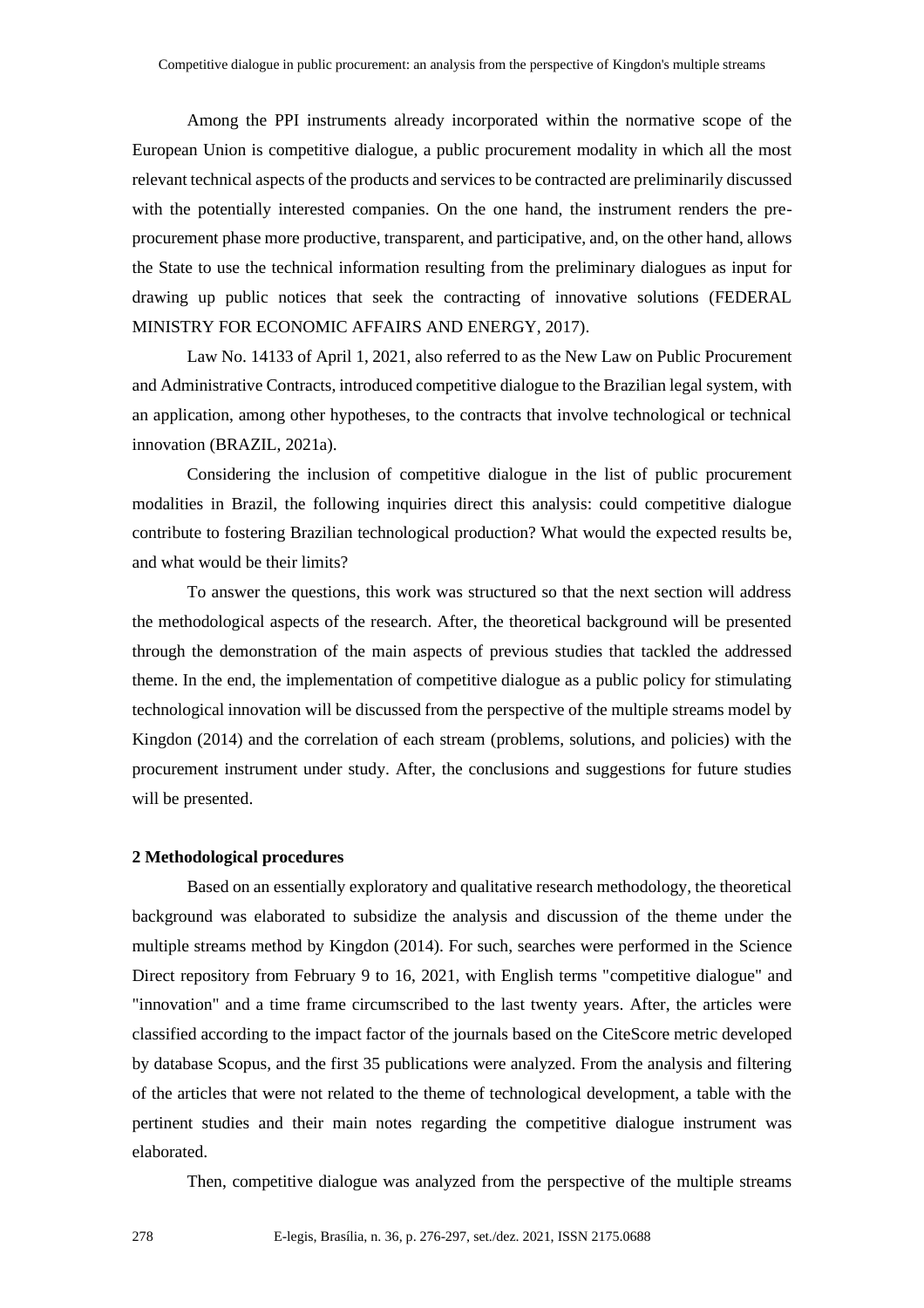model by Kingdon (2014), a theory developed in 1984 by John Kingdon that comprises the formation of public policy agendas based on the interaction of three streams of actors and processes: problems, solutions (or alternatives), and policies (SABATIER, 2007; MORAN; REIN; GOODIN, 2008; DUNN; 2018; GOTTEMS et al., 2013).

The problem stream involves situations that generate more debate among authorities. Its vectors are indicators, focus-events, and feedback (SABATIER, 2007; GOTTEMS et al., 2013). In turn, the solution stream represents the proposals under discussion for the solution of problems, and its appreciation in the political scenario depends on the technical feasibility, the acceptance by society (or the community), and the tolerance of the costs (KINGDON, 2014; GOTTEMS et al., 2013). And the policy stream handles the most relevant actors in the analysis of the public policies and unfolds in the analysis of the national mood, the organized political forces, and the changes in government (KINGDON, 2014; GOTTEMS et al., 2013).

For the subsumption of the Brazilian reality to the varied analysis criteria of the proposed theoretical tool, we resorted to the analysis of articles from various databases (Scielo, Science Direct, Web of Science, and Google Scholar), the Brazilian federal legislation, international rules including community rules of the European Union, manuals, and technical documents from Brazilian and foreign public agencies, all referenced at the end.

# **3 Theoretical background and bibliographic review**

In view of the criteria established in the previous topic, the results obtained were 57 articles. After the identification of the 35 main articles according to the CiteScore metric, followed by the qualitative analysis of each publication, thirteen documents were excluded for not fitting within the scope of the work (RAMOS et al., 2021; WILLEMS et al., 2020; COLLINS, 2020; VELTER et al., 2020; TAMMI; SAASTAMOINEN; REIJONEN, 2019; SLOOT; HEUTINK; VOORDIJK, 2019; CHEN; ARDILA-GOMEZ; FRAME, 2017; PACHECO-BLANCO; BASTANTE-CECA, 2016; ERNST et al., 2016; KOPPENJAN, 2015; NEČASKÝ et al., 2014; EDITORS-JACCSD, 2013; WINCH, 2013).

The 22 remaining articles, deemed relevant according to the proposed criteria, are presented in Table 1,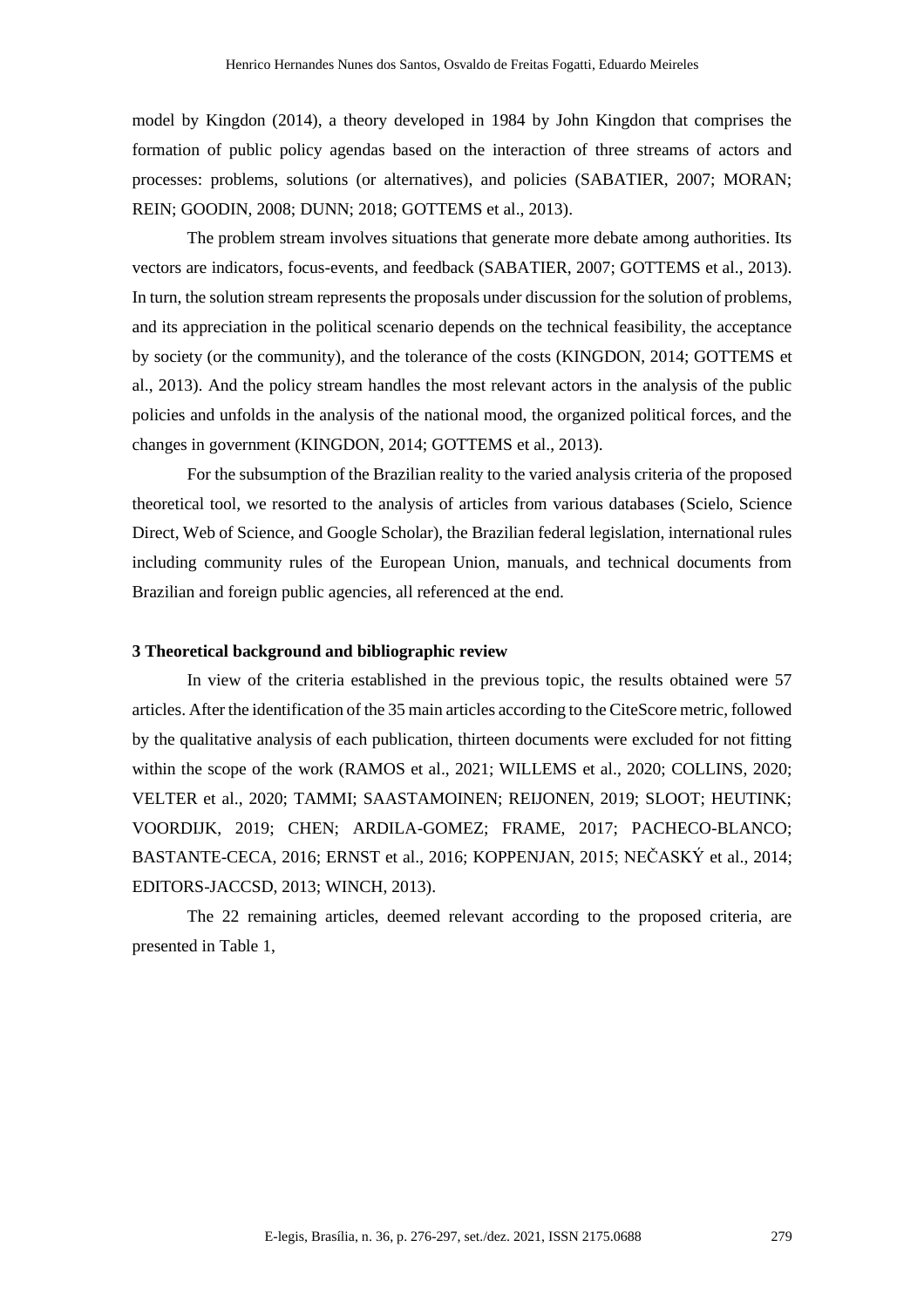| Author(s)          | <b>Article</b>                                                         | Year | <b>CiteScore</b> |
|--------------------|------------------------------------------------------------------------|------|------------------|
| SERGEEVA;          | Championing and promoting innovation in UK megaprojects                | 2018 | 13               |
| ZANELLO            |                                                                        |      |                  |
| <b>BUSER; KOCH</b> | Emerging metagovernance e as an institutional framework for            | 2006 | 13               |
|                    | public private partnership networks in Denmark                         |      |                  |
| LIU; WANG;         | Identifying critical factors affecting the effectiveness and           | 2016 | 13               |
| <b>WILKINSON</b>   | efficiency of tendering processes in Public-Private Partnerships       |      |                  |
|                    | (PPPs): A comparative analysis of Australia and China                  |      |                  |
| LENFERINK;         | Towards sustainable infrastructure development through integrated 2013 | 13   |                  |
| TILLEMA;           | contracts: Experiences with inclusiveness in Dutch infrastructure      |      |                  |
| <b>ARTS</b>        | projects                                                               |      |                  |
| WALKER;            | Coping with uncertainty and ambiguity through team collaboration 2017  |      | 13               |
| DAVIS;             | in infrastructure projects                                             |      |                  |
| <b>STEVENSON</b>   |                                                                        |      |                  |
| CUI et al.         | Review of studies on the public-private partnerships (PPP) for         | 2018 | 13               |
|                    | infrastructure projects                                                |      |                  |
| CLERCK;            | An ex ante bidding model to assess the incentive creation              | 2016 | 13               |
| <b>DEMEULEMEE</b>  | capability of a public-private partnership pipeline                    |      |                  |
| <b>STER</b>        |                                                                        |      |                  |
| UYARRA et al.      | Barriers to innovation through public procurement: A supplier          | 2014 | 11.5             |
|                    | perspective                                                            |      |                  |
| UTTAM; ROOS        | Competitive dialogue procedure for sustainable public                  | 2014 | 10.9             |
|                    | procurement                                                            |      |                  |
| HUFEN; DE          | Getting the incentives right. Energy performance contracts as a        | 2016 | 10.9             |
| <b>BRUIJN</b>      | tool for property management by local government                       |      |                  |
| SÖNNICHSEN;        | Review of green and sustainable public procurement: Towards            | 2020 | 10.9             |
| <b>CLEMENT</b>     | circular public procurement                                            |      |                  |
| POT                | The governance challenge of implementing long-term                     | 2021 | 10.9             |
|                    | sustainability objectives with present-day investment decisions        |      |                  |
| BRUNO et al.       | The promise of Best Value Procurement: governance and                  | 2018 | 10.9             |
|                    | (in)stability of specifications within an innovative biogas project    |      |                  |
| GOEL;              | Sustainability integration in the management of construction           | 2019 | 10.9             |
| GANESH;            | projects: A morphological analysis of over two decades' research       |      |                  |
| <b>KAUR</b>        | literature                                                             |      |                  |
| UYARRA et al.      | Public procurement, innovation and industrial policy: Rationales, 2020 |      | 10.4             |
|                    | roles, capabilities and implementation                                 |      |                  |
| EDLER;             | Public procurement and innovation—Resurrecting the demand side 2007    |      | 10.4             |
| <b>GEORGHIOU</b>   |                                                                        |      |                  |

**Table 1** – Description of the most relevant articles and their respective contributions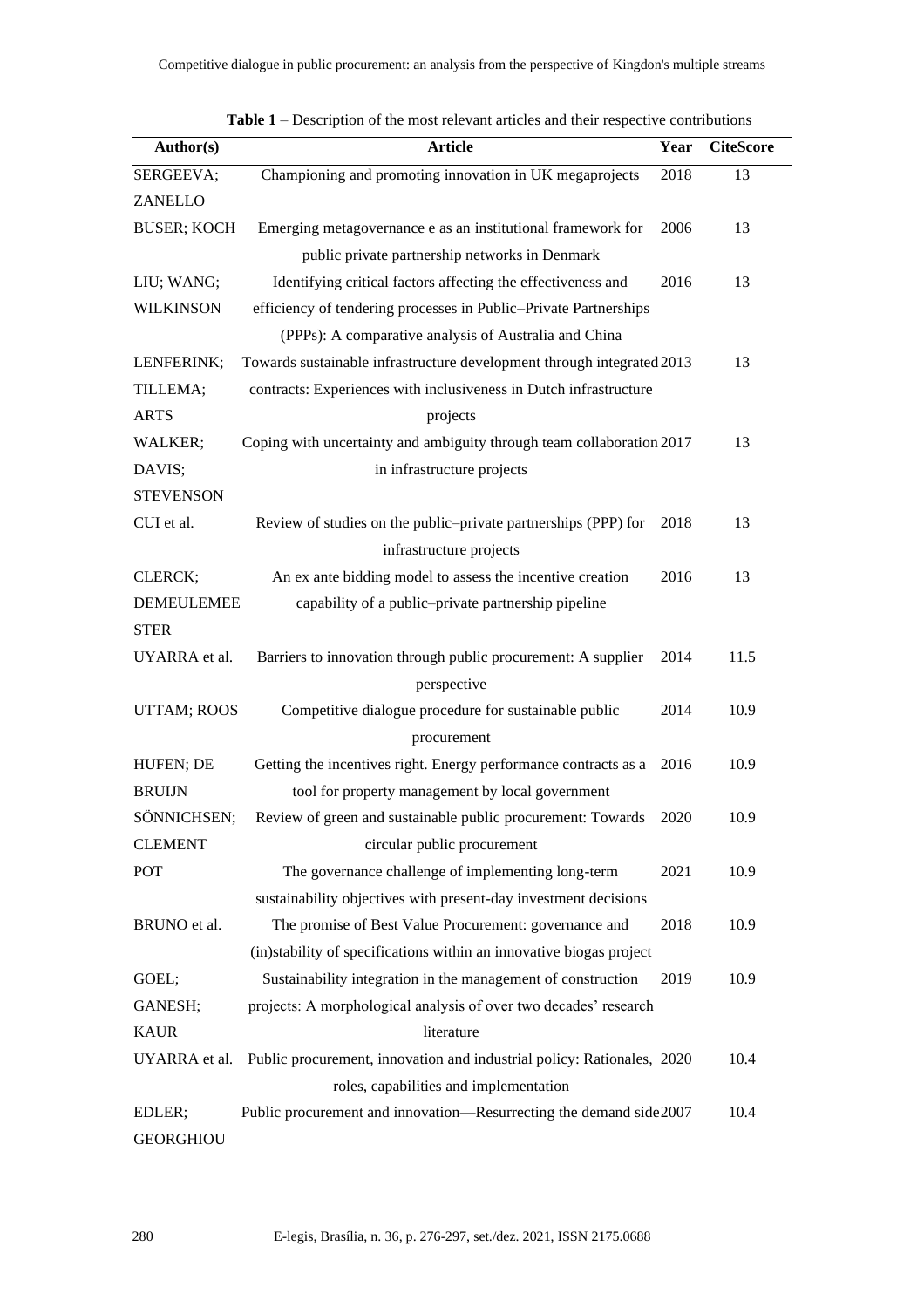| <b>BARLOW;</b>                         | The private finance initiative, project form and design innovation. 2008           |      | 10.4 |
|----------------------------------------|------------------------------------------------------------------------------------|------|------|
| KÖBERLE-                               | The UK's hospitals programme.                                                      |      |      |
| <b>GAISER</b>                          |                                                                                    |      |      |
| SOE:                                   | Agile local governments: Experimentation before implementation 2018                |      | 10.3 |
| <b>DRECHSLER</b>                       |                                                                                    |      |      |
| KRUCOFF et al.                         | Medical Device Innovation: Prospective Solutions for an                            | 2012 | 9.4  |
|                                        | Ecosystem in Crisis: Adding a Professional Society Perspective                     |      |      |
|                                        | GEORGHIOU et Policy instruments for public procurement of innovation: Choice, 2014 |      | 8.7  |
| al.                                    | design and assessment                                                              |      |      |
| O'BRIEN;                               | Localism and energy: Negotiating approaches to embedding                           | 2010 | 8.7  |
| <b>HOPE</b>                            | resilience in energy systems                                                       |      |      |
| BROCK et al.                           | Light the way for smart cities: Lessons from Philips Lighting                      | 2019 | 8.7  |
| <b>Source:</b> Devised by the authors. |                                                                                    |      |      |

In the methodological aspect, twelve articles were based primarily on case studies, while the others used document analysis and bibliographic reviews. It was possible to notice that the debates about the dialogue involved five specific albeit correlated themes or axes, namely: (i) PPPs and concessions (BUSER; KOCH, 2006; LIU; WANG; WILKINSON, 2016; LENFERINK; TILLEMA; ARTS, 2013; CUI et al., 2018; CLERCK; DEMEULEMEESTER, 2016); (ii) management of contractual risks (GOEL; GANESH; KAUR, 2019); (iii) sustainability (UTTAM; ROSS, 2014; HUFEN; DE BRUIJN, 2016; BRUNO et al., 2018; GOEL; GANESH; KAUR, 2019; POT, 2021; O'BRIEN; HOPE, 2010); (iv) cooperation or collaboration between the contracting parties (SOE; DRECHSLER, 2018; SERGEEVA; ZANELLO, 2018; KRUCOFF et al., 2012; SÖNNICHSEN; CLEMENT, 2020); and (v) innovation fostering (BARLOW; KÖBERLE-GAISER, 2008; EDLER; GEORGHIOU, 2007; UYARRA et al., 2020; UYARRA et al., 2014; BROCK et al., 2019; GEORGHIOU et al., 2014).

One of the articles signaled that competitive dialogue was relevant for closing publicprivate partnerships (PPPs) in Denmark (BUSER; KOCH, 2006), which meets the conclusions of the work by Liu, Wang, and Wilkinson (2016), who, upon analyzing various public procurement models used within a global scope, listed competitive dialogue as one of the kinds of competitive public procurement carried out in multiple stages, also highlighting that multiple-stage public procurement is more advantageous in terms of innovation.

Validating the work by Buser and Koch (2006), Lenferink, Tillema, and Arts (2013) pointed out that competitive dialogue constitutes a kind of public procurement that channels the demands of the contracts denominated Design-Build-Finance-Maintain (DBFM) used in the Netherlands, similar to the concession contracts of the Brazilian law. In short, these three studies signal the trend of using competitive dialogue in public procurements involving concessions and PPPs, contracts the subject matter of which is more complex or involves significant figures.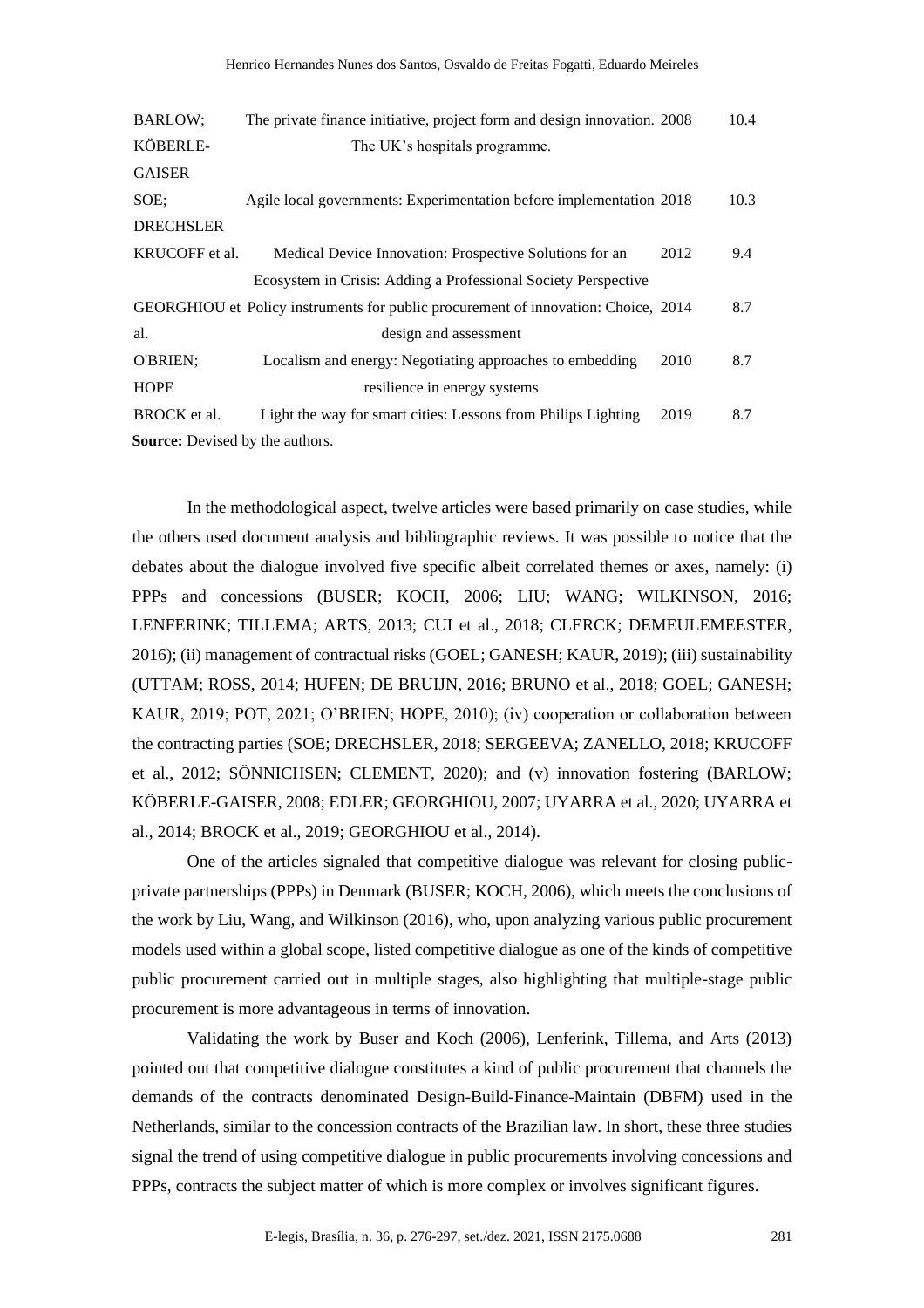Still on the theme of PPPs, Cui et al. (2018) identified that competitive dialogue was a relevant factor for the more considerable slowness in this kind of contract, while Clerck and Demeulemeester (2016) emphasized the scarcity of academic works on public procurement in the competitive dialogue modality involving PPPs.

Four studies stressed the role of competitive dialogue to stimulate the cooperation between the Public Administration and the bidders (SOE; DRECHSLER, 2018; SERGEEVA; ZANELLO, 2018; KRUCOFF et al., 2012; SÖNNICHSEN; CLEMENT, 2020). It stands out that Krucoff et al. (2012) marked that the preliminary dialogues between the parties may contribute to reducing certain barriers such as the lack of resources, and that professional associations are well-positioned to intermediate and aid the interested parties in carrying out competitive dialogues. When studying the project for constructing an integrated urban traffic project between Helsinki, in Finland, and Tallinn, in Estonia, Soe and Drechsler (2018) mentioned the use of competitive dialogue as a tool for executing the pilot phase of the public procurement, in which drivers, traffic specialists, and authorities were heard by the Public Administration.

Of the analyzed works, six give focus to sustainability (UTTAM; ROSS, 2014; HUFEN; DE BRUIJN, 2016; BRUNO et al., 2018; GOEL; GANESH; KAUR, 2019; POT, 2021; O'BRIEN; HOPE, 2010). In this regard, from a case study related to the use of the competitive dialogue procedure for the construction of the *Kvarnholmen link* bridge in Stockholm, Sweden, Uttam and Ross (2014) concluded that competitive dialogue might function as a mechanism for including sustainability in public procurements, and recommended that the Public Administration use provisional procurement objects (provisionally preferred solution, PPS) to stimulate the bidders to adhere to the desired sustainability standards.

The correlation between competitive dialogue and green procurement was also addressed by Hufen and De Bruijn (2016), who, in a case study about contracts for energy conservation products and services in the Dutch city of Rotterdam, concluded that competitive dialogue, associated with the formation of public-private partnerships and the execution of management and performance contracts (MPC), presented improvements relative to the previous contract executed by Rotterdam relative to the energy conservation infrastructure. Lastly, two other works analyzed refer to competitive dialogue as an example of an instrument for sustainable procurements (BRUNO et al., 2018; GOEL; GANESH; KAUR, 2019).

Notwithstanding, one of the analyzed articles refutes the conclusions of the mentioned works based on the premise that the concept of sustainability is ambiguous, which hampers its implementation through public procurements. It also concludes that the budgetary restrictions imposed at the political level also stimulate the manager to seek non-sustainable products or services (POT, 2021).

From a case study related to the use of a Private Finance Initiative (PFI) contract, similar to the Brazilian concession contract, with the objective of building or renovating homes for senior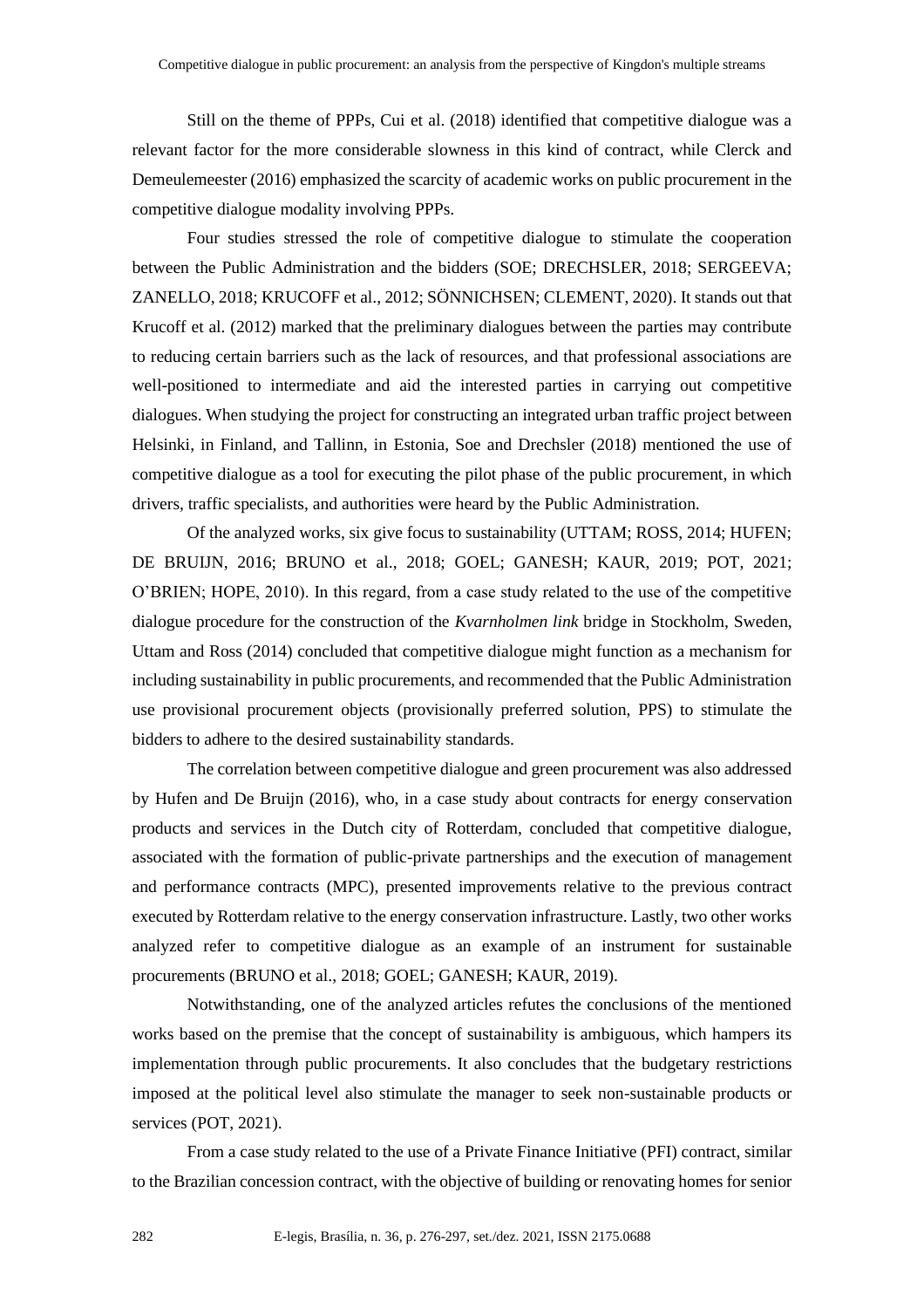citizens in northeast England, O'Brien and Hope (2010) observed that competitive dialogue started to draw the attention of some of the energy market innovation developers and, in the studied case, allowed the managers to explain to the bidders the reasons why the projects required the use of clean energy and offer them specific information about the local reality and the available resources.

Under the innovation fostering prism, based on a case study related to the building of six hospitals in the United Kingdom in partnerships closed by the Pubic Administration with private companies, Barlow and Köberle-Gaiser (2008) concluded that using the State's purchasing power to stimulate innovation - which may be done through competitive dialogue - does not provide automatic benefits in either innovation nor efficiency. It is important to emphasize that this study does not dismiss the role of competitive dialogue in fostering innovation but suggests that the importance of PPIs, in general, must be contextualized with other contractual aspects that limit innovation, especially the risk reduction clauses.

In a study on Directives 2004/17 and 18/2004 of the European Community, Edler and Georghiou (2007) listed competitive dialogue as an instrument that enables preliminary debates between the Public Administration and the suppliers about technical and competitive aspects of the subject matter of the public procurement, constituting an innovation fostering instrument. In turn, Uyarra et al. (2020) studied the various roles played by the acquisition of products and services by the Public Administration, among them the stimulus to innovation, and mentioned competitive dialogue as an example of a form of early relationship with the market for incentivizing the development of innovative solutions.

Based on a case study on the implementation of technological solutions for intelligent cities in four Dutch municipalities, Brock et al. (2019) reported that the city of Eindhoven, aware of the difficulty in defining all necessary requirements for an intelligent city in the initial proposals of the public procurement, used a competitive dialog procedure that proved to be successful and allowed the contracting of a consortium that was capable of implementing a lighting system that remains open for other suppliers to carry out incremental improvements. In the opposite direction, supported by the analysis of the instruments used by the OECD for incentivizing innovation and also the analysis of a survey with 800 suppliers of the United Kingdom public sector, Georghiou et al. (2014) concluded that innovation incentive policies, among them the use of public procurement in the competitive dialogue modality, were not sufficient to remove the existing barriers.

Under the premise that competitive dialogue constitutes an appropriate instrument for fostering innovation, Uyarra et al. (2014) exploited data collected in a survey with suppliers of the Public Administration in the United Kingdom to express the correlation between the lack of capacitation and the use of this public procurement modality.

Regarding the theme of risk perception, three of the analyzed articles support the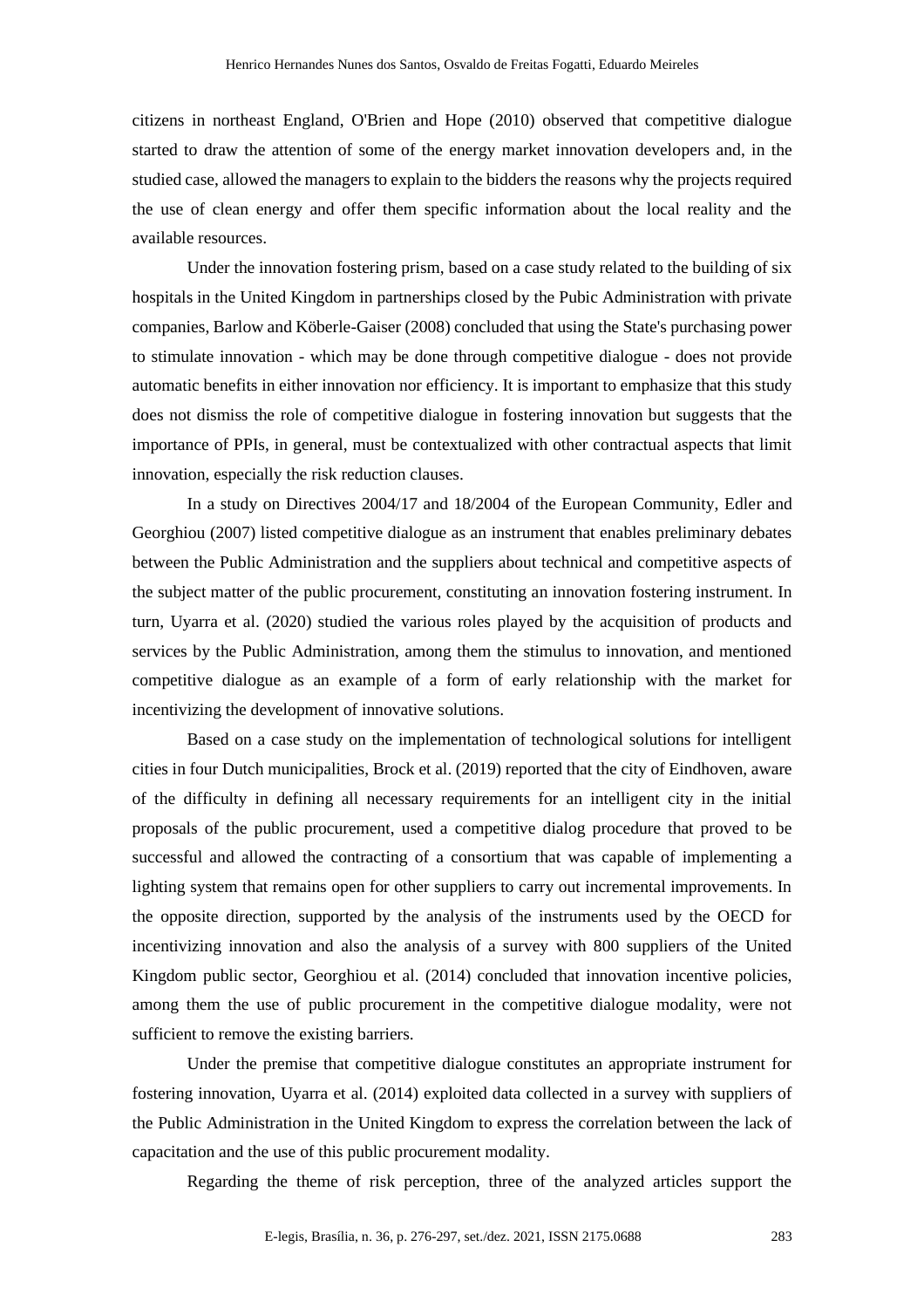conclusion that competitive dialogue may contribute to the perception and management of hindrances in public procurements due to the communication established between the parties (GOEL; GANESH; KAUR, 2019; SÖNNICHSEN; CLEMENT, 2020). However, one of the observed studies refuted this conclusion, emphasizing other instruments for this purpose, such as compliance with the budget and the need to impose targets (POT, 2021).

Among other topics debated in the analyzed studies, from an assessment of megaprojects in the United Kingdom, specifically the Bank Station Capacity Upgrade, Sergeeva and Zanello (2018) mentioned that competitive dialogue allowed, from the beginning, the exploration of new ideas for the best strategy for delivery of the work and maximization of its benefits, besides providing the necessary time for obtaining the collaboration of suppliers in the supply chain. In turn, Sönnichsen and Clement (2020) highlighted that pre-commercial procedures, public-private partnerships, and competitive dialogue are instruments that facilitate the non-discriminatory selection of suppliers in public procurements of complex and large-scale projects, also assessing that competitive dialogue must be used in contracts that are particularly complex as for the technical, physical, financial, and legal aspects, in which case it may amplify the assertiveness of the managers upon allowing the creation of productive relationships with the possible suppliers, besides mitigating the perception of risk and indicating the most innovative solutions. One of the analyzed works identified competitive dialogue as an example of an adaptation of the Integrated Project Delivery (IPD) project management model, characterized by the high level of collaboration between the involved parties (WALKER; DAVIS; STEVENSON, 2017).

### **4 Analysis and discussion of results**

### **4.1 Problem stream**

The problem stream or flux is based on the premise that not all socially relevant matters draw the attention of the persons responsible for managing the governmental agenda, depending, according to Kingdon (2014), on governmental indicators, crises, and the feedback on government actions.

Various indicators point to the need for adopting public innovation incentive policies in Brazil. The latest Innovation Survey (PINTEC) by the Brazilian Institute of Geography and Statistics (IBGE) referring to the 2015-2017 period revealed a reduction from 36% to 33.6% in the innovation rate compared to the previous survey, for 2012-2014 (IBGE, 2017; DE NEGRI et al., 2020). De Negri et al. (2020) pointed out that relevant indicators of the PINTEC denote a drop in the innovation scenario, such as in investment in research and development (R&D) relative to the gross domestic product (GDP) and investments in R&D relative to the net sales revenue (NSR). Based on the data disclosed in 2017 by the Brazilian Ministry of Science, Technology, Innovation, and Communications (MCTIC), Koeller (2020) stressed the significant reduction in governmental investments in R&D, with the decrease in investments of capital made available to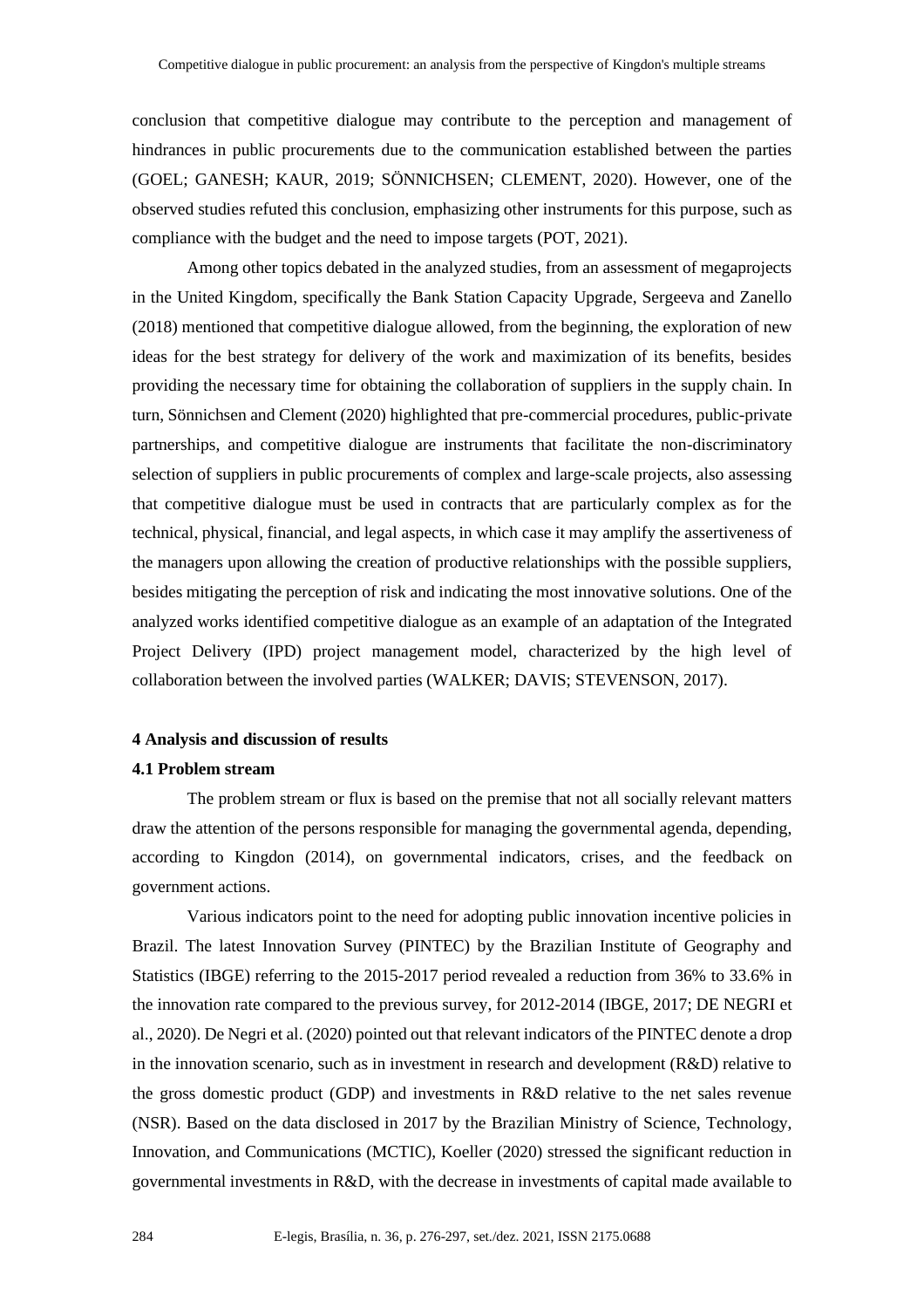the budget of the Coordination for the Improvement of Higher Education Personnel (CAPES) and the National Council of Scientific and Technological Development (CNPq).

The economic recession that occurred in Brazil stemming from the political and fiscal crises experienced in the country from 2014 constitutes a relevant event for the stimulus to a technological innovation agenda, given that there is an evident correlation between technological development and growth of productivity indices (VELOSO, 2017).

Nowadays, the global health crisis stemming from the COVID-19 pandemic imposes the governmental stimulus to the research of vaccines, medications, diagnostic tests, and medical equipment such as respirators and protective equipment (DE NEGRI; KOELLER, 2020).

Such events were capable of influencing the political debate in the sense of the adoption of reforms within the scope of public procurements, and they may somewhat justify the fast processing of Bill No. 4253/2020 by the Chamber of Deputies (BRAZIL, 2020), which gave origin to the effective Law No. 14133/2021, stressing that the novel legislation started to list the incentive to technological innovation and socioeconomic development as objectives of the public procurement procedure (BRAZIL, 2021a).

Regarding the feedback on governmental actions, various studies expatiate on the need to modernize the old Law on Public Procurement and Contracts - Law No. 8666/1993 (BRAZIL, 1993) to improve the integrity rules (DIAS, 2020; SANTOS; SOUZA, 2016), render it more flexible in specific situations (JUSTEN FILHO, 2020), reduce inefficient formalisms or rites (FIUZA; MEDEIROS, 2013), and explore atypical roles of the public procurements, such as their regulatory role (OLIVEIRA, 2012; FERRAZ, 2009).

### **4.2 Solution stream**

Upon addressing the solution stream, Kingdon (2014) mentioned the set of ideas or proposals suggested by governmental and academic agents and interest groups to solve problems. This aspect is governed by chaotic movements of emergence, modification, and recombination, in view of the contingencies and peculiarities of the public debate, so some ideas are discarded while others are elevated to the level of policy. However, the technical viability, the acceptance by the community, and the tolerable costs are factors that help explain the debacle or success of specific solutions.

In the field of technical viability, one may state that competitive dialogue finds a legal, economic, and social backing, being an instrument fit for use in the country. In the legal aspect, it is found that there is material compatibility between the Federal Constitution and the provisions of Law No. 14133/2021 that included competitive dialogue in the system, insofar as the Constitution itself determines the adoption of public procurement procedures to carry out public procurements and has an extensive body of programmatic rules for incentivizing science, technology, and innovation. Under the legal, economic, and social perspectives, both Senate Bill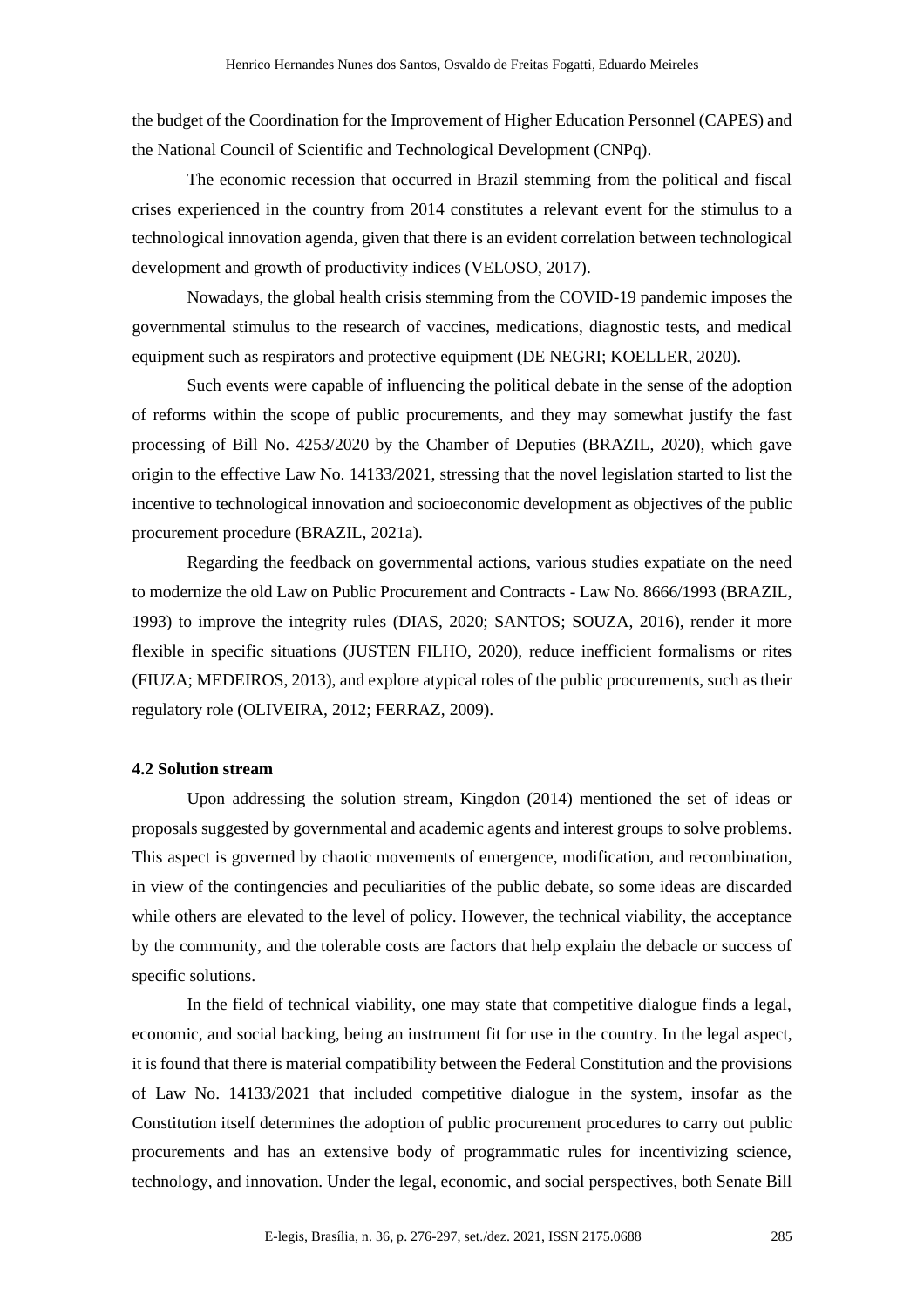No. 559/2013 by the Federal Senate (FS) and the project to which it was appended upon arriving at the Chamber of Deputies (Bill No. 1292/1995) received favorable opinions as a result of the joint work by the Committee for Constitution, Justice, and Citizenship (CCJ/FS), the Committee for Economic Affairs (CAE/SF), and the Committee for Services and Infrastructure (CI/SF) of the Federal Senate (BRAZIL, 2013b), and the Select Committee of the Chamber of Deputies (BRAZIL, 2018).

The Brazilian legal literature presents comments favorable to the institution, such as the legitimization of practices that already occurred informally (NIEBUHR et al., 2020; LOUREIRO, 2019), the gains in versatility and margin of action for managers (NOHARA, 2018; OLIVEIRA, 2017; ROCHA, 2017; VAZ, 2020), the possibility of the solution of specific or complex administrative demands (SILVA, 2020; ROCHA, 2017; ZAGO; RODRIGUES, 2019; LOUREIRO, 2019; ROSILHO, 2021), and the effective implementation of a mechanism for discussion and dispute among the bidders themselves (JUSTEN FILHO, 2015). A pertinent criticism was vented by Rosilho (2021), to whom the opinion of control agencies, provided for in article 32, §1, XII of Bill No. 4253/2020, would end up acquiring a binding quality and would hinder the procurements, implicating in the sequestration of the administrative activity by the inspection activity. Such criticism was partially adopted by the Brazilian Presidency, which vetoed the provision under the argument that the proposition harmed the distribution of competences provided in article 71 of the Federal Constitution, besides violating the principle of the separation of branches of government (BRAZIL, 2021b).

Regarding the criterion of acceptance by the community, one could argue that the legislative activity itself is an indication that society, through its democratically elected representatives, agreed with the debated institution. Besides, the commented kind of public procurement is applied in the European Community, in which it finds statutory provision since 2004, the year in which the European Parliament adopted Directive No. 2004/2018.

Moreover, competitive dialogue has tolerable costs insofar as it is an essentially instrumental public policy that does not impose major expenses, except for expenses associated with the bureaucracy for carrying out and registering the preliminary debates, preselecting the bidders, and the occasional contracting of professionals to technically advise the procurement committee (article 32, §1, VI and XI of Law No. 14133/2021) (BRAZIL, 2021a). Studies mentioned in the systematization of literature indicate that competitive dialogue may amplify the assertiveness of the manager (SÖNNICHSEN; CLEMENT, 2020; GOEL; GANESH; KAUR, 2019), promote efficiency (KRUCOFF et al., 2012), and propitiate sustainable adjudications (UTTAM; ROOS, 2014; HUFEN; DE BRUIJN, 2016; BRUNO et al., 2018), from which is concluded, by logical unfolding, the likely reduction of public expenses inherent to the contracts executed through competitive dialogue.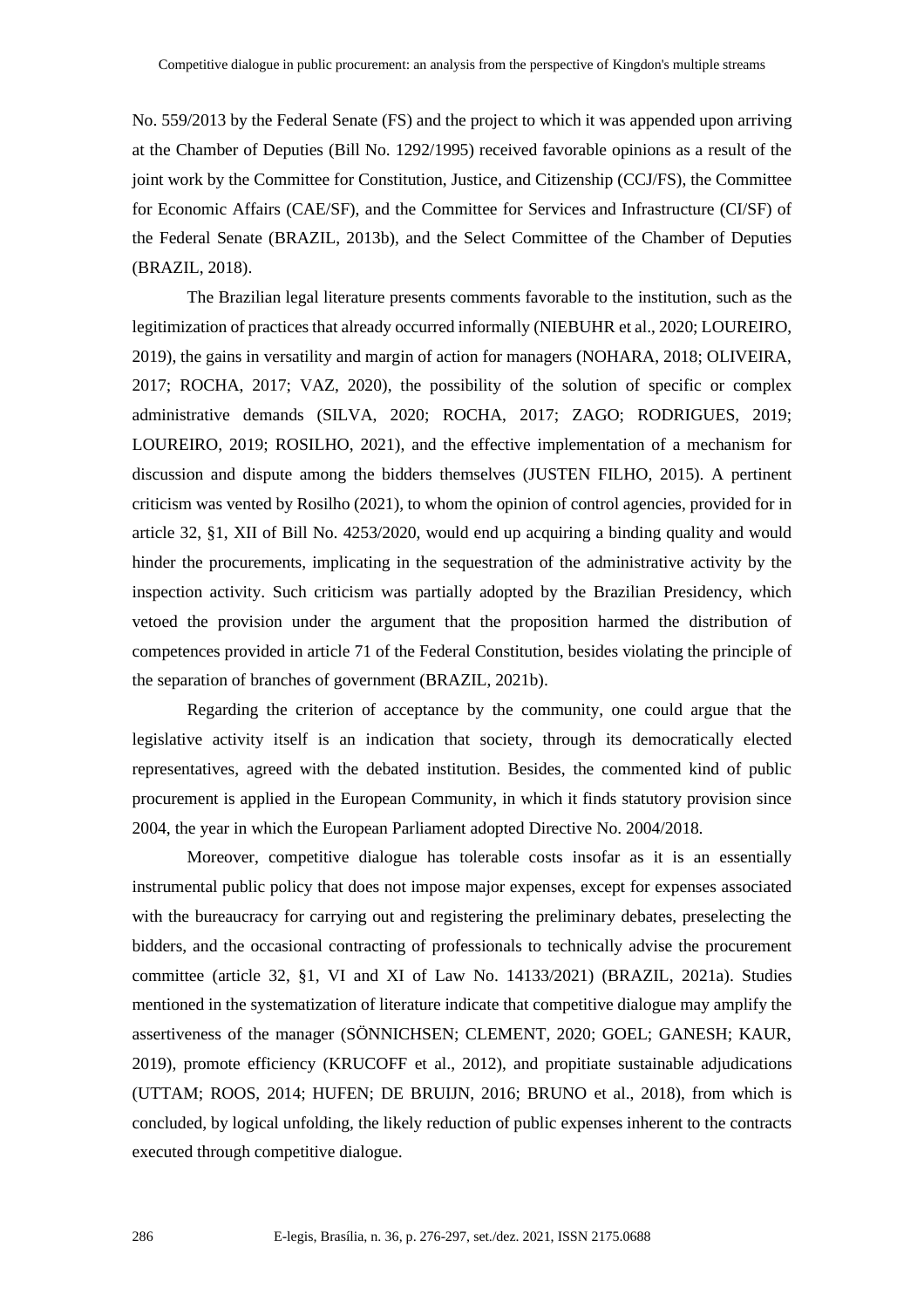#### **4.3 Policy stream**

The policy stream tackles the dynamics of power, i.e., the varied plexus of organized political forces or events that influence congress members and rulers (KINGDON, 2014; CAPELLA, 2005). Its systematization in the multiple streams model occurs through (i) the national mood, something like the sense or feeling of the civil society, one may say the public opinion; (ii) the action of the organized political forces, which comprise the action of pressure groups, the mobilization, and the political behavior of the elites; and (iii) the changes in government, a complex component that encompasses from alterations to the board of managers/legislators to the form of action of government bodies, agencies, or committees (KINGDON, 2014; GOTTEMS et al., 2013).

Demands from society, political elites, and pressure groups for reformulations in the revoked Law No. 8666/1993 date back to the beginning of its effectiveness. From 1993 to 1995, the Law was the subject matter of 28 legislative proposals for amendment and, in its total effectiveness period (twenty-eight years), 648 proposals. For comparison purposes, the Portuguese Code of Public Contracts had sixteen modifications promoted by various species of rule since coming into effect (January 29, 2008), while Law No. 8666/1993, in the same period, was the object of 47 amendments (PORTUGAL, 2008; BRAZIL, 1993).

This demanded changes in the Law on Public Procurement that would converge with the government stimuli to technological innovation, which propitiated the edition of an expressive set of rules, notably Laws No. 9648/1998, 10973/2004, 11107/2005, 11196/2005, 12715/2012, 12873/2013, 13204/2015, and 13243/2016 (BRAZIL, 1998; BRAZIL, 2004; BRAZIL, 2005a; BRAZIL, 2005b; BRAZIL, 2012; BRAZIL, 2013a; BRAZIL, 2015; BRAZIL, 2016) and Provisional Presidential Decree No. 495/2010, converted into Law No. 12349/2010 (BRAZIL, 2010a; BRAZIL, 2010b).

The political dynamics may also be explained by the perception of the congress members that the previous Law on Public Procurement constituted a hindrance to innovation. This conclusion, corroborated by jurists (JUSTEN FILHO, 2010; OLIVEIRA, 2012; FERRAZ, 2009; RAINHO, 2018), echoed in the debates carried out throughout the parliamentary works that culminated in the approval and subsequent promulgation of Law No. 14133/2021, as per below:

> Now we also have a new modality, which is competitive dialogue. This competitive dialogue comes to add to the other already existing modalities. It will facilitate the contracting of companies that have proposals that come to resolve problems identified by the federative entities. It is very good; it is a very significant advancement. This is already practiced in other First World countries (ROCHA, 2019, p. 59).

> Lastly, the most important thing for me is that we are going to, once and for all, render the Brazilian State capable of purchasing innovation. Through competitive dialogue provisions and procedures for the expression of interest, we will manage to contract startups, contract solutions to problems the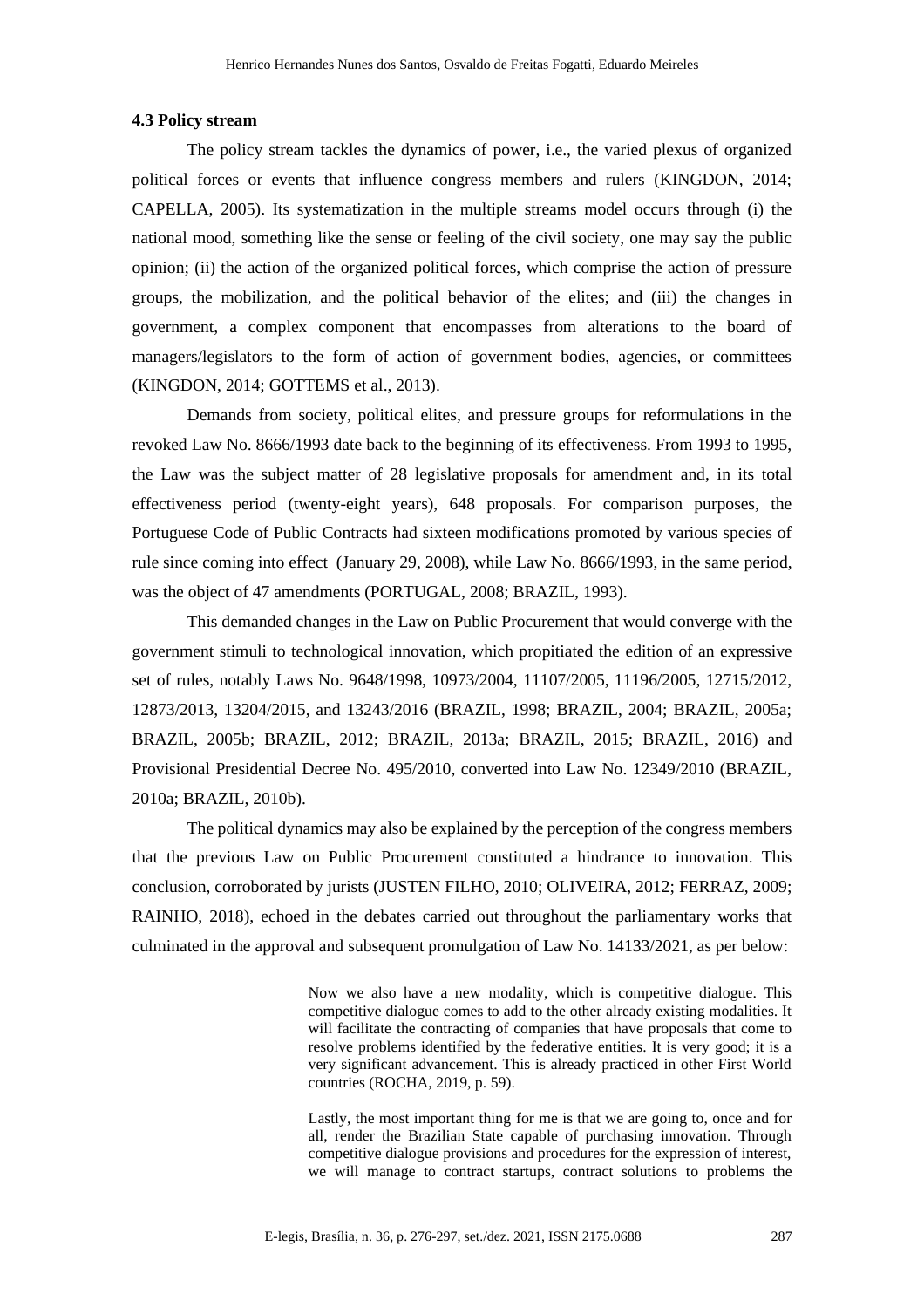solutions of which we do not yet know. This will render it much easier to get the collective intelligence of Brazilian society to help the Government resolve its own problems. As I said, we have been trying to modify this law for 24 years. So I ask all those here that, yes, let us discuss this matter, but let us vote on it soon because it is very important. The whole of Brazil is waiting for a new Law on Public Procurement and a new public procurement system (RIGONI, 2019a, p. 242).

And the most important of all to me: the Brazilian State was so far incapable of purchasing innovation because of Law No. 8666. With this new Law on Public Procurement, through competitive dialogue and the proposals of expression of interest, which are two very important provisions that we bring and that are innovations, we will have the possibility to contract innovation. And it will be much easier for Mayors, Governors, and, obviously, all public managers to contract innovation and be more efficient (RIGONI, 2019b, p. 257).

The political and social commitment to modernizing the public procurement legislation, associated with the publicity in the sense that competitive dialogue could grant the flexibility necessary for promoting innovation incentive policies, explains the fast processing in 2019 and 2020 of Bill No. 4253/2020, which was approved by the Brazilian President with seventeen vetoes in April of this year.

## **5 Conclusion**

This study sought to analyze the institution of competitive dialogue in public procurements as a technological innovation fostering measure in Brazil upon investigating the expected results and the limits to applying this instrument for this purpose. From the systematic literature review, it was concluded that competitive dialogue will be able to stimulate innovation, the collaboration between the parties involved in the public procurement, sustainability, the nondiscriminatory selection of the bidders, and efficiency, besides amplifying the assertiveness and mitigating the perception of risk by managers, along with compensating administrative deficiencies

Within the scope of the adopted methodological cutout, some studies questioned the efficacy or efficiency of competitive dialogue as an instrument capable of fostering innovation and sustainability or reducing the perception of risks by managers. This perception merits prominence to demonstrate that there is no unanimity or consensus on the theme, so the improvement of the discussions allows for future debates and studies regarding the conclusions of these works.

Hence, it was identified that vectors in the three proposed theoretical streams contributed to the legislative adoption of competitive dialogue in Brazil as an innovation stimulus measure. In the problem stream, low innovation indicators in Brazil, associated with the economic recession faced by the country since 2014, the health crisis derived from the COVID-19 pandemic, and the feedback by specialists in the field of public procurement regarding the need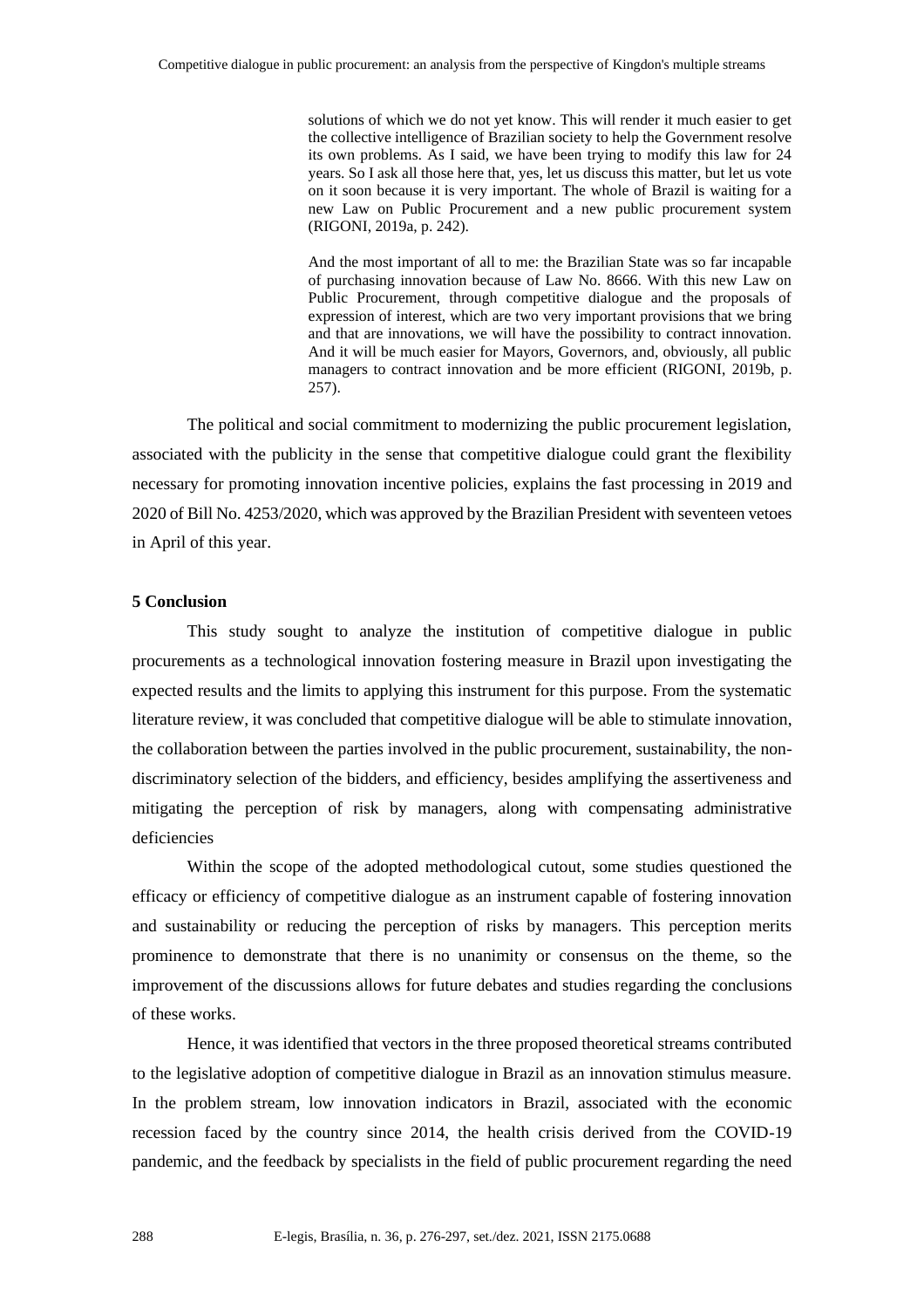for modernizing the revoked Law on Public Procurement, gathered to form the agenda around the adoption of administrative instruments more appropriate to the innovation market.

Regarding the solution flow, it was verified, based on the legislative analysis in public documents relative to the processing and legislative debates of Bill No. 4253/2020, that competitive dialogue finds legal, economic, and social backing for its implementation in the country, is socially tolerated, and presents a perspective of the reduction of costs to the Public Administration.

As for the policy flow, the dynamic of considerable rejection by society, political elites, and pressure groups to the system of Law No. 8666/1993, as well as the search by these same groups for legislative solutions to incentivize innovation, contributed to explain the quick approval in the past two years of Bill No. 4253/2020.

The systematic literature review and the analysis of the theme by Kingdon's multiple streams theory were partially sufficient to identify the limits of competitive dialogue as an innovation stimulation tool. Hence, the possibility of devising case studies focused on analyzing the occasional limitations of the discussed instrument is pointed out.

# **References**

BARLOW, James; KÖBERLE-GAISER, Martina. The private finance initiative, project form and design innovation: The UK's hospitals programme. **Research Policy**, v. 37, n. 8, p. 1392- 1402, 2008. Available at: https://doi.org/10.1016/j.respol.2008.04.027. Accessed on Feb. 18, 2021.

BRAZIL. Chamber of Deputies. Select Committee. **Opinion of the Select Committee intended to deliver an opinion on Bill No. 1292 of 1995**. Brasília, DF: Chamber of Deputies, 2018. Available at:

https://www.camara.leg.br/proposicoesWeb/fichadetramitacao?idProposicao=2188308 Accessed on May 24, 2021.

BRAZIL. **Law No. 8666 of June 21, 1993**. Regulates article 37, item XXI of the Federal Constitution, institutes rules for public procurements and Public Administration contracts, and makes other provisions. Brasília, DF: Chamber of Deputies, 2018. Available at: https://www2.camara.leg.br/legin/fed/lei/1993/lei-8666-21-junho-1993-322221-norma-pl.html. Accessed on Feb. 17, 2021.

BRAZIL. **Law No. 9648 of May 27, 1998**. Amends provisions of Law No. 3890-A of April 25, 1961, Law No. 8666 of June 21, 1993, Law No. 8987 of February 13, 1995, Law No. 9074 of July 7, 1995, and Law No. 9427 of December 26, 1996, authorizes the Executive Branch to promote the restructuring of the Brazilian Power Stations - ELETROBRÁS and its subsidiaries, and makes other provisions. Brasília, DF: Brazilian Presidency, 1998. Available at: http://www.planalto.gov.br/ccivil 03/leis/l9648cons.htm. Accessed on Feb. 17, 2021.

BRAZIL. **Law No. 10973 of December 2, 2004**. Provides for incentives to innovation and scientific and technological research in the productive environment and makes other provisions. Brasília, DF: Brazilian Presidency, 2004. Available at:

http://www.planalto.gov.br/ccivil 03/ ato2004-2006/2004/lei/l10.973.htm. Accessed on Feb. 17, 2021.

BRAZIL. **Law No. 11107 of April 6, 2005**. Provides for general rules for contracting public consortia and makes other provisions. Brasília, DF: Brazilian Presidency, 2005. Available at: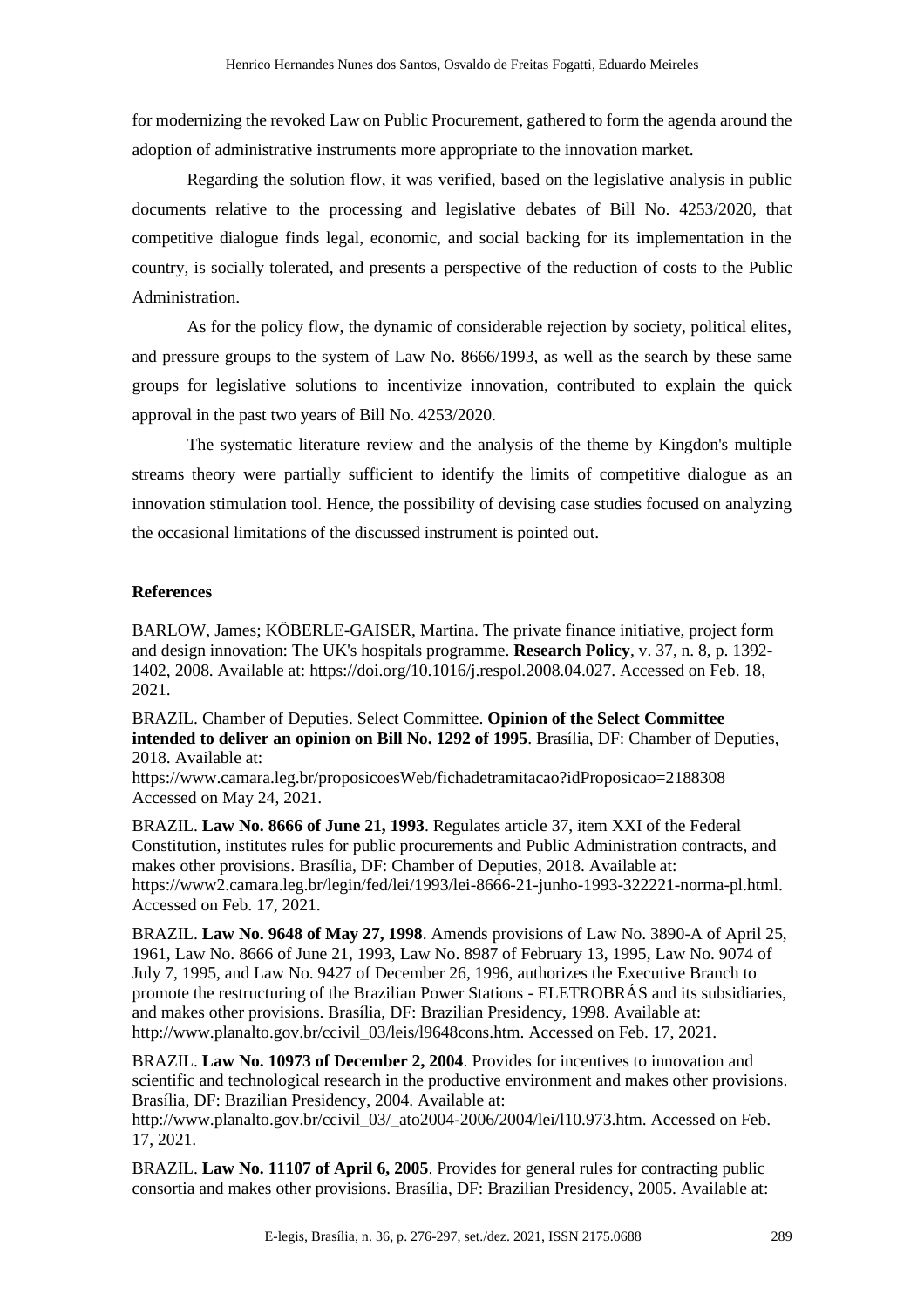http://www.planalto.gov.br/ccivil\_03/\_ato2004-2006/2005/lei/l11107.htm. Accessed on Feb. 17, 2021.

BRAZIL. **Law No. 11196 of November 21, 2005**. Institutes the Special Taxation Regime for the Export Platform of Information Technology Services (REPES), the Special Regime for the Acquisition of Capital Goods for Exporting Companies (RECAP), and the Digital Inclusion Program; provides for tax incentives for technological innovation, among other provisions. Brasília, DF: Brazilian Presidency, 2005. Available at:

http://www.planalto.gov.br/ccivil 03/ ato2004-2006/2005/lei/l11196.htm. Accessed on Feb. 17, 2021.

BRAZIL. **Law No. 12349 of December 15, 2010.** Amends Law No. 8666 of June 21, 1993, Law No. 8958 of December 20, 1994, Law No. 10973 of December 2, 2004, and revokes §1 of article 2 of Law No. 11273 of February 6, 2006. Brasília, DF: Brazilian Presidency, 2010. Available at: http://www.planalto.gov.br/ccivil\_03/\_Ato2007-2010/2010/Lei/L12349.htm. Accessed on Feb. 17, 2021.

BRAZIL.**Law No. 12715 of September 17, 2012**. Amends the tax rate of the social security contributions over the payroll owed by the companies that it specifies; institutes the Program for Technological Innovation Incentive and Densification of the Productive Chain of Automotive Vehicles, the Special Tax Regime of the National Broadband Program for the Deployment of Telecommunication Networks, the Special Incentive Regime to Computers of Educational Use, the National Program to Support Oncology Care, and the National Program to Support Healthcare for People with Disabilities; amends the Program to Support the Technological Development of the Semiconductors Industry, instituted by Law No. 11484 of May 31, 2007; among other provisions. Brasília, DF: Brazilian Presidency, 2012. Available at: http://www.planalto.gov.br/ccivil\_03/\_ato2011-2014/2012/lei/l12715.htm. Accessed on Feb. 17, 2021.

BRAZIL.**Law No. 12873 of October 24, 2013**. Authorizes the National Supply Company to use the Differentiated Regime of Public Procurement instituted by Law No. 12462 of August 4, 2011, to procure all actions related to the renovation, modernization, expansion, or building of storage units intended for the activities of the guard and conservation of agricultural and livestock raising products in natural environments; among other provisions. Brasília, DF: Brazilian Presidency, 2013. Available at: http://www.planalto.gov.br/ccivil\_03/\_ato2011- 2014/2013/lei/l12873.htm. Accessed on Feb. 17, 2021.

BRAZIL. **Law No. 13204 of December 14, 2015.** Amends Law No. 13019 of July 31, 2014, "which establishes the legal regime of the voluntary partnerships involving or not the transfer of financial resources between the public administration and the civil society organizations, in a regime of mutual cooperation for the achievement of ends of public interest; defines guidelines for the fostering policy and collaboration with civil society organizations; institutes the term of collaboration and the term of fostering; among other provisions. Brasília, DF: Brazilian Presidency, 2015. Available at: http://www.planalto.gov.br/ccivil 03/ ato2015-2018/2015/lei/l13204.htm. Accessed on Feb. 17, 2021.

BRAZIL.**Law No. 13243 of January 11, 2016**. Provides for stimuli to scientific development, research, scientific and technological capacitation, and innovation, among other provisions. Brasília, DF: Brazilian Presidency, 2016. Available at:

http://www.planalto.gov.br/ccivil\_03/\_ato2015-2018/2016/lei/l13243.htm. Accessed on Feb. 17, 2021.

BRAZIL. **Law No. 14133 of April 1, 2021**. Law on Public Procurement and Administrative Contracts. Brasília, DF: Federal Senate, 2021. Available at:

http://www.planalto.gov.br/ccivil\_03/\_ato2019-2022/2021/lei/L14133.htm. Accessed on Apr. 23, 2021.

BRAZIL. **Provisional Presidential Decree No. 495 of July 19, 2010**. Amends Law No. 8666 of June 21, 1993, Law No. 8958 of December 20, 1994, Law No. 10973 of December 2, 2004,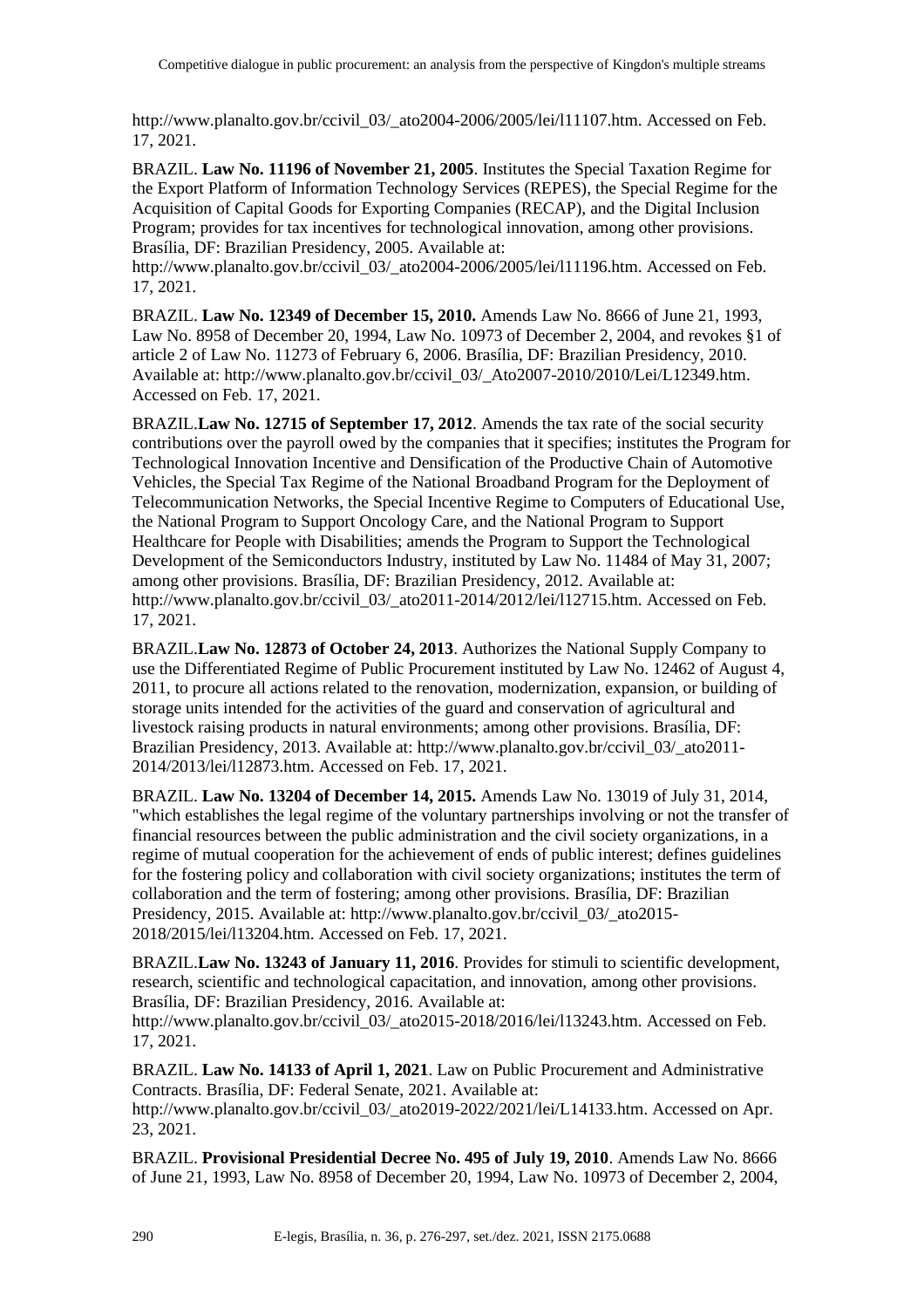and revokes §1 of article 2 of Law No. 11273 of February 6, 2006. Brasília, DF: Brazilian Presidency, 2005. Available at: http://www.planalto.gov.br/ccivil\_03/\_ato2007- 2010/2010/mpv/495.htm. Accessed on Feb. 17, 2021.

BRAZIL. **Message No. 118 of April 1, 2021**. Communicates the Federal Senate President of the presidential vetoes to Bill No. 4253/2020 by the Chamber of Deputies. Brasília, DF: Brazilian Presidency, 2021. Available at: http://www.planalto.gov.br/ccivil\_03/\_ato2019- 2022/2021/Msg/VEP/VEP-118.htm. Accessed on Apr. 23, 2021.

BRAZIL. **Senate Bill No. 559 of 2013**. Institutes rules for public procurements and Public Administration contracts and makes other provisions. Brasília, DF: Federal Senate, 2013. Available at: https://www25.senado.leg.br/web/atividade/materias/-/materia/115926. Accessed on Feb. 17, 2021.

BRAZIL. **Bill No. 4253 of 2020**. Establishes general rules on public procurement for the direct, autarchic, and foundational public administrations of the Union, the States, the Federal District, and the Municipalities; amends Law No. 13105 of March 16, 2015 (Code of Civil Procedure), Law No. 8987 of February 13, 1995, and Law No. 11079 of December 30, 2005, and Decree-Law No. 2848 of December 7, 1950 (Penal Code); and revokes provisions of Law No. 12462 of August 4, 2011, Law No. 8666 of June 21, 1993, and Law No. 10520 of July 17, 2002. Brasília, DF: Federal Senate, 2020. Available at: https://legis.senado.leg.br/sdleggetter/documento?dm=8879045&ts=1611621651945&disposition=inline. Accessed on Feb. 17,

2021.

BROCK, Kati et al. Light the way for smart cities: Lessons from Philips Lighting. **Technological Forecasting and Social Change**, v. 142, p. 194-209, 2019. Available at: https://doi.org/10.1016/j.techfore.2018.07.021. Accessed on Feb. 18, 2021.

BRUNO, Teo et al. The promise of Best Value Procurement: Governance and (in) stability of specifications within an innovative biogas project. **Journal of Cleaner Production**, v. 172, p. 1465-1475, 2018. Available at: https://doi.org/10.1016/j.jclepro.2017.10.251. Accessed on Feb. 18, 2021.

BUSER, Martine; KOCH, Christian. Emerging metagovernance as an institutional framework for public private partnership networks in Denmark. **International Journal of Project Management**, v. 24, n. 7, p. 548-556, 2006. Available at: https://doi.org/10.1016/j.ijproman.2006.07.001. Accessed on Feb. 18, 2021.

CABRAL, Bernardo Pereira; SOUSA, Filipe Lage; CANÊDO-PINHEIRO, Mauricio. Assessing the impacts of innovation barriers: a qualitative analysis of Brazil's natural resources industry. **Resources Policy**, v. 68, p. 101-136, 2020. Available at:

https://doi.org/10.1016/j.resourpol.2020.101736. Accessed on Feb. 8, 2021.

CANO, Wilson. A desindustrialização no Brasil. **Economia e sociedade**, v. 21, n. esp., p. 831- 851, 2012. Available at: https://doi.org/10.1590/S0104-06182012000400006. Accessed on Feb. 9, 2021.

CAPELLA, Ana Cláudia Niedhardt. Formação da agenda governamental: perspectivas teóricas. *In:* ENCONTRO ANUAL DA ANPOCS, 23., Caxambu. **Anais [...]**. Caxambu: ANPOCS, 2005, p. 1-35. Available at: https://www.anpocs.com/index.php/papers-29-encontro/gt-25/gt19- 21/3789-acapella-formacao/file. Accessed on Feb. 19, 2021.

CARVALHO, Rodrigo Baroni et al. Panorama da inovação no Brasil: análise baseada na perspectiva da competitividade global. **Revista Gestão & Tecnologia**, v. 17, n. 4, p. 129-151, 2017. Available at: https://doi.org/10.20397/2177-6652/2017.v17i4.1276. Accessed on Feb. 19, 2021.

CHEN, Yang; ARDILA-GOMEZ, Arturo; FRAME, Gladys. Achieving energy savings by intelligent transportation systems investments in the context of smart cities. **Transportation Research Part D**: Transport and Environment, v. 54, p. 381-396, 2017. Available at: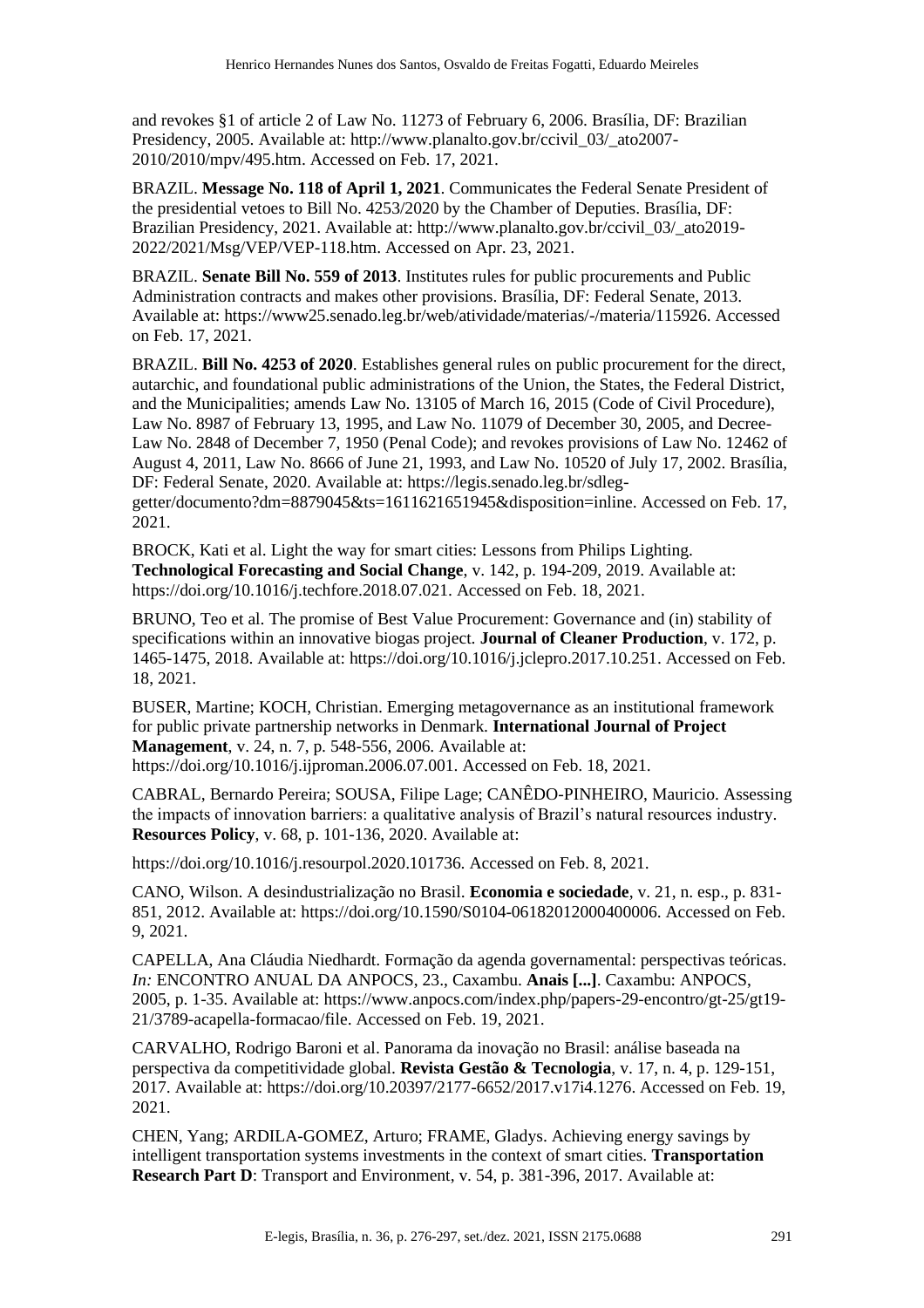https://doi.org/10.1016/j.trd.2017.06.008. Accessed on Apr. 23, 2021.

CLERCK, Dennis; DEMEULEMEESTER, Erik. An ex ante bidding model to assess the incentive creation capability of a public–private partnership pipeline. **International Journal of Project Management**, v. 34, n. 1, p. 117-131, 2016. Available at: https://doi.org/10.1016/j.ijproman.2015.10.007. Accessed on Feb. 18, 2021.

COLLINS, Beck. "It's not talked about": The risk of failure in practice in sustainability experiments. **Environmental Innovation and Societal Transitions**, v. 35, p. 77-87, 2020. Available at: https://doi.org/10.1016/j.eist.2020.02.008. Accessed on Feb. 18, 2021.

CUI, Caiyun et al. Review of studies on the public–private partnerships (PPP) for infrastructure projects. **International Journal of Project Management**, v. 36, n. 5, p. 773-794, 2018. Available at: https://doi.org/10.1016/j.ijproman.2018.03.004. Accessed on Feb. 18, 2021.

DE NEGRI, Fernanda et al. **Redução drástica na inovação e no investimento em P&D no brasil**: o que dizem os indicadores da pesquisa de inovação 2017. Brasília, DF: Ministério da Economia, Diretoria de Estudos e Políticas Setoriais de Inovação e Infraestrutura, 2020.

DE NEGRI, Fernanda; KOELLER, Priscila. **Políticas públicas para pesquisa e inovação em face da crise da Covid-19**. Brasília, DF: Ministério da Economia, Diretoria de Estudos e Políticas Setoriais de Inovação e Infraestrutura, 2020.

DIAS, Lidiane Dutra. Projeto da Nova Lei de Licitações: uma análise dos principais avanços e críticas. **Revista Vertentes do Direito**, v. 7, n. 2, p. 50-80, 2020. Available at: https://doi.org/10.20873/uft.2359-0106.2020.v7n2.p50-80. Accessed on Feb. 17, 2021.

DUNN, William N. **Public policy analysis:** An Integrated Approach. Routledge, New York: [S.n.],: 2018.

EDLER, Jakob; GEORGHIOU, Luke. Public procurement and innovation - Resurrecting the demand side. **Research policy**, v. 36, n. 7, p. 949-963, 2007. Available at: https://doi.org/10.1016/j.respol.2007.03.003. Accessed on Feb. 18, 2021.

EDITORS - JACCSD. A Review of JACC Articles on the Topic of Heart Rhythm Disorders: 2011–2012. **Journal of the American College of Cardiology**, v. 62, n. 21, 451-519, 2013. Available at: https://doi.org/10.1016/j.jacc.2013.09.026. Accessed on Feb. 18, 2021.

EMERGE BRASIL. **Horizonte Inovação & Ciência**: O perfil da inovação de base científica. 2021. Available at: https://emergebrasil.in/horizonte/. Accessed on Feb. 17, 2021.

ERNST, L. et al. Sustainable urban transformation and sustainability transitions; conceptual framework and case study. **Journal of Cleaner Production**, v. 112, p. 2988-2999, 2016. Available at: https://doi.org/10.1016/j.jclepro.2015.10.136. Accessed on Feb. 18, 2021.

EUROPEAN COMMISSION. **Public Procurement of Innovative Solutions**. 2021. Available at: https://ec.europa.eu/digital-single-market/en/public-procurement-innovative-solutions. Accessed on Feb. 19, 2021.

FEDERAL MINISTRY FOR ECONOMIC AFFAIRS AND ENERGY. **Public procurement of innovation**. 2nd ed. Berlin: Federal Ministry for Economic Affairs and Energy (BMWi), 2017. Available at:

https://procure2innovate.eu/fileadmin/user\_upload/Documents/KOINNO\_PublicProcurementof Innovation.pdf. Accessed on Feb. 19, 2021.

FERRAZ, Luciano. Função regulatória da licitação. **A&C Revista de Direito Administrativo & Constitucional**, v. 9, n. 37, p. 133-142, 2009. Available at: http://dx.doi.org/10.21056/aec.v9i37. Accessed on Feb. 17, 2021.

FIUZA; Eduardo Pedral Sampaio; MEDEIROS, Bernardo Abreu. **A reforma da Lei 8.666/93 e do arcabouço legal de compras públicas no Brasil**: contribuições do Ipea à Consulta Pública do Senado. Brasília, DF: Ministério da Economia, Diretoria de Estudos e Políticas Setoriais de Inovação e Infraestrutura, 2013.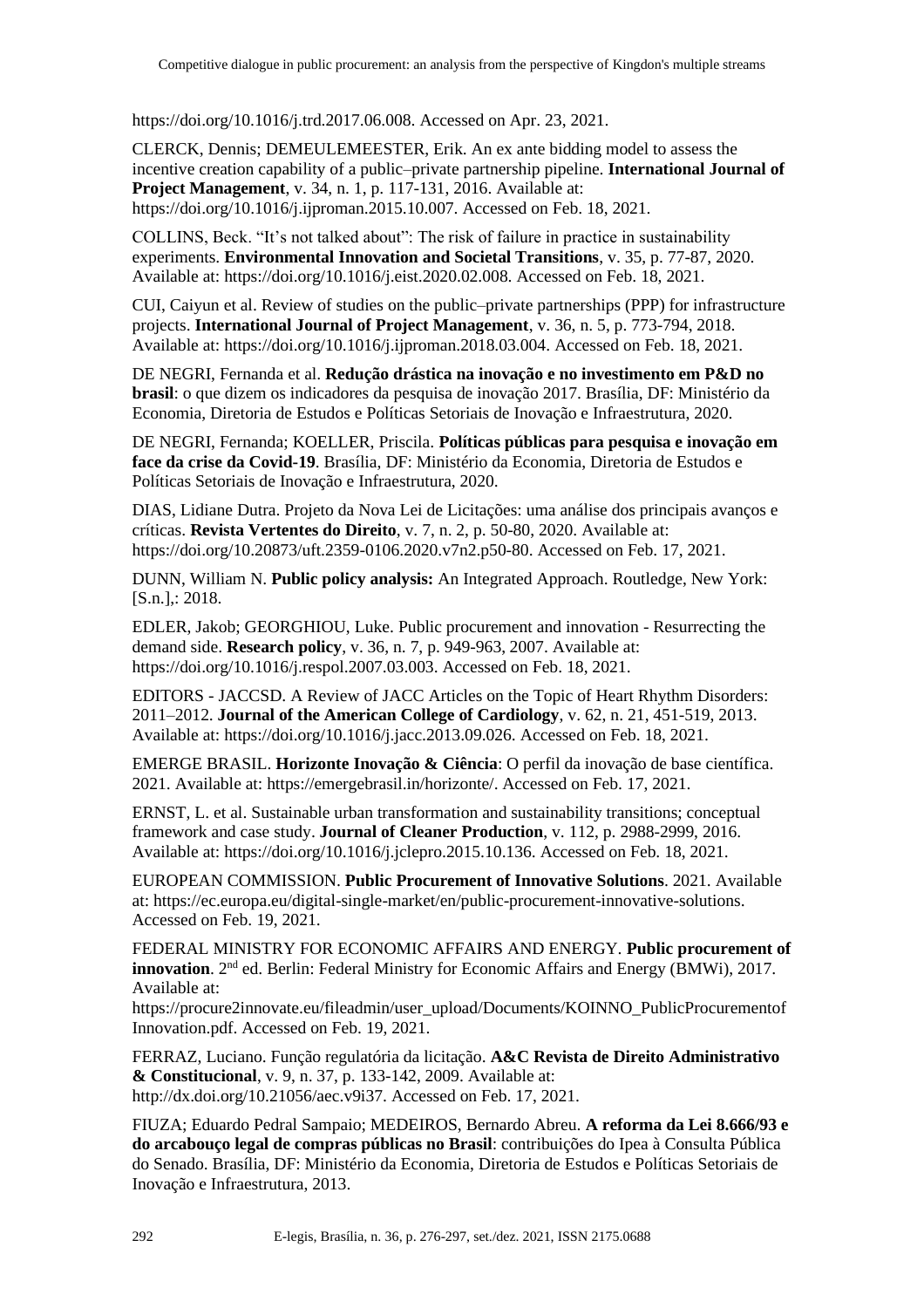BRAZILIAN FORUM OF INNOVATION AND TECHNOLOGY TRANSFER MANAGERS - FORTEC. **Relatório anual da Pesquisa FORTEC de Inovação – Ano Base 2016**. Pesquisa FORTEC de inovação. Available at: http://fortec.org.br/documentos/relatorios/. Accessed on Feb. 19, 2021.

GEORGHIOU, Luke et al. Policy instruments for public procurement of innovation: Choice, design and assessment. **Technological Forecasting and Social Change**, v. 86, p. 1-12, 2014. Available at: https://doi.org/10.1016/j.techfore.2013.09.018. Accessed on Feb. 18, 2021.

GOEL, Ashish; GANESH, L. S.; KAUR, Arshinder. Sustainability integration in the management of construction projects: A morphological analysis of over two decades' research literature. **Journal of Cleaner Production**, v. 236, p. 117676, 2019. Available at: https://doi.org/10.1016/j.jclepro.2019.117676. Accessed on Feb. 18, 2021.

GOTTEMS, Leila Bernarda Donato et al. O modelo dos múltiplos fluxos de Kingdon na análise de políticas de saúde: aplicabilidades, contribuições e limites. **Saúde e Sociedade**, São Paulo, v. 22, n. 2, p. 511-520. Available at: http://dx.doi.org/10.1590/S0104-12902013000200020. Accessed on Feb. 15, 2021.

HUFEN, Hans; DE BRUIJN, Hans. Getting the incentives right. Energy performance contracts as a tool for property management by local government. **Journal of Cleaner Production**, v. 112, p. 2717-2729, 2016. Available at: https://doi.org/10.1016/j.jclepro.2015.10.036. Accessed on Feb. 18, 2021.

BRAZILIAN INSTITUTE OF GEOGRAPHY AND STATISTICS. **PINTEC - Pesquisa de Inovação 2017**. Available at:

https://biblioteca.ibge.gov.br/visualizacao/livros/liv101706 notas tecnicas.pdf. Accessed on Feb. 18, 2021.

JOHNSON, Christopher H. De-industrialization and Globalization. **International Review of Social History**, v. 47, n. S10, p. 3-33, 2002. Available at: https://doi.org/10.1017/S0020859002000767. Accessed on Feb. 9, 2021.

JUSTEN FILHO, Marçal. **Comentários à lei de licitações e contratos administrativos**. 14th ed. São Paulo: Dialética, 2010.

JUSTEN FILHO, Marçal. Mas temos muito ainda a falar sobre licitação. **Gazeta do Povo**, Direito e Justiça, , 2015. Available at: https://www.gazetadopovo.com.br/vida-publica/justica-edireito/colunistas/marcal-justen-filho/mas-temos-muito-ainda-a-falar-sobre-licitacao-0k320vk5ryh9zn8tdrguqlrzm/. Accessed on Feb. 17, 2021.

JUSTEN FILHO, Marçal. Um novo modelo de licitações e contratações administrativas? A MP 926 pode funcionar como experimento para a reforma das licitações. *In*: JUSTEN FILHO et al. **Covid 19 e o direito brasileiro**. São Paulo: Justen, Pereira, Oliveira & Talamini, 2020. p. 21- 33.

LOUREIRO, Caio de Souza. **Nova lei de licitações**: o que esperar quando se está esperando? Consultor Jurídico, Opinião. Available at: https://www.conjur.com.br/2019-out-28/caio-souzaloureiro-esperar-lei-licitacoes. Accessed on Feb. 17, 2021.

KINGDON, John W. **Agendas, Alternatives and Public Policies**. 2nd ed. Essex: Pearson Education Limited, 2014.

KOELLER, Priscila. **Investimentos Federais em Pesquisa e Desenvolvimento**: Estimativas para o Período 2000-2020. Brasília, DF: Ministério da Economia, Diretoria de Estudos e Políticas Setoriais de Inovação e Infraestrutura, 2020.

KOPPENJAN, Joop FM. Public–private partnerships for green infrastructures. Tensions and challenges. **Current Opinion in Environmental Sustainability**, v. 12, p. 30-34, 2015. Available at: https://doi.org/10.1016/j.cosust.2014.08.010. Accessed on Feb. 18, 2021.

KRUCOFF, Mitchell W. et al. Medical device innovation: prospective solutions for an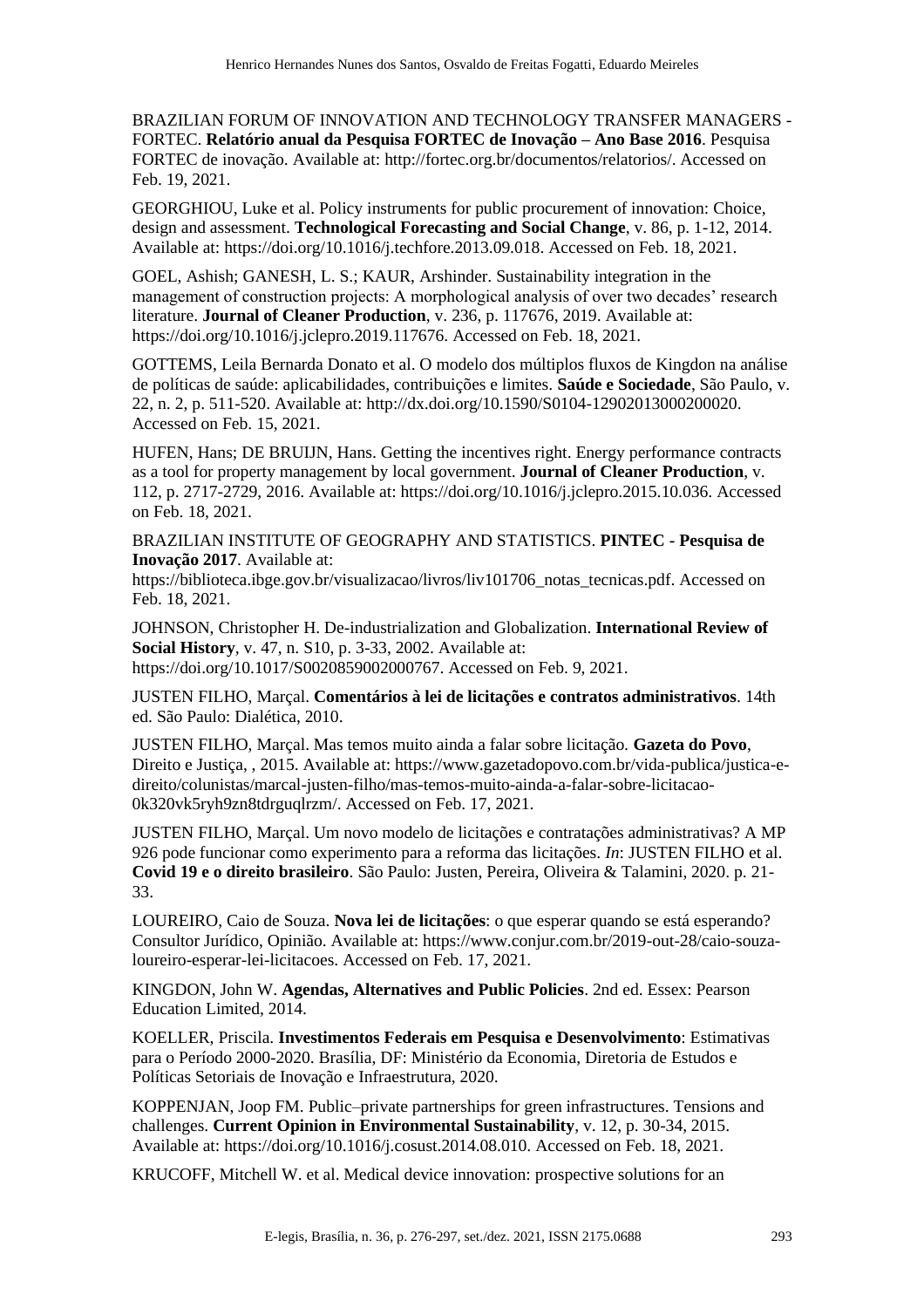ecosystem in crisis: adding a professional society perspective. **JACC**: Cardiovascular Interventions, v. 5, n. 7, p. 790-796, 2012. Available at: https://doi.org/10.1016/j.jcin.2012.03.023. Accessed on Feb. 18, 2021.

LEE, Keun. **The art of economic catch-up**: Barriers, detours and leapfrogging in innovation systems. Cambridge: Cambridge University Press, 2019.

LENFERINK, Sander; TILLEMA, Taede; ARTS, Jos. Towards sustainable infrastructure development through integrated contracts: Experiences with inclusiveness in Dutch infrastructure projects. **International journal of project management**, v. 31, n. 4, p. 615-627, 2013. Available at: https://doi.org/10.1016/j.ijproman.2012.09.014. Accessed on Feb. 18, 2021.

LIU, Tingting; WANG, Yan; WILKINSON, Suzanne. Identifying critical factors affecting the effectiveness and efficiency of tendering processes in Public–Private Partnerships (PPPs): A comparative analysis of Australia and China. **International Journal of project management**, v. 34, n. 4, p. 701-716, 2016. Available at: https://doi.org/10.1016/j.ijproman.2016.01.004. Accessed on Feb. 18, 2021.

MAIA, Bento Antunes de Andrade. Há desindustrialização no Brasil? Um estudo da abordagem clássica e de análises alternativas entre 1998 e 2014. **Economia e Sociedade**, v. 29, n. 2, p. 549- 579, 2020. Available at: https://doi.org/10.1590/1982-3533.2020v29n2art08. Accessed on Feb. 9, 2021.

MARCONI, Nelson; Estrutura Produtiva e Desenvolvimento Econômico. *In*: MARCONI, Nelson et al. (org.). **Indústria e Desenvolvimento Produtivo no Brasil**. Rio de Janeiro: Elsevier, 2015.p. 32-49.

MORCEIRO, Paulo César; GUILHOTO, Joaquim José Martins. Adensamento produtivo e esgarçamento do tecido industrial brasileiro. **Economia e Sociedade**, Campinas, v. 29, n. 3, p. 835-860. Available at: https://doi.org/10.1590/1982-3533.2020v29n3art07. Accessed on Feb. 9, 2021.

MORAN, Michael; REIN, Martin; GOODIN, Robert E. **The Oxford handbook of public policy.** Oxford: Oxford University Press, 2008.

NEČASKÝ, Martin et al. Linked data support for filing public contracts. **Computers in Industry**, v. 65, n. 5, p. 862-877, 2014. Available at: https://doi.org/10.1016/j.compind.2013.12.006. Accessed on Feb. 18, 2021.

NIEBUHR, Joel de Menezes et al. **Nova lei de licitações e contratos**. Florianópolis: Zênite Editora, 2020. Available at: https://www.zenite.blog.br/wp-content/uploads/2020/12/Nova-Leide-Licitac%CC%A7o%CC%83es-e-Contratos-Administrativos.pdf. Accessed on Feb. 17, 2021.

NOHARA, Irene. Diálogo competitivo. **Direito Administrativo**, 2018. Available at: https://direitoadm.com.br/dialogo-competitivo/#\_. Accessed on Feb. 17, 2021.

O'BRIEN, Geoff; HOPE, Alex. Localism and energy: Negotiating approaches to embedding resilience in energy systems. **Energy policy**, v. 38, n. 12, p. 7550-7558, 2010. Available at: https://doi.org/10.1016/j.enpol.2010.03.033. Accessed on Feb. 18, 2021.

OLIVEIRA, Rafael Carvalho Rezende. **Licitações e contratos administrativos**: teoria e prática. Rio de Janeiro: Método, 2012.

OLIVEIRA, Rafael Sérgio de. **O diálogo competitivo do projeto de lei de licitação e contrato brasileiro**. Portal Licitação e Contrato. 2017. Available at: http://licitacaoecontrato.com.br/assets/artigos/artigo\_download\_2.pdf. Accessed on Feb. 17, 2021.

OREIRO, José Luis; FEIJO, Carmem A. Desindustrialização: conceituação, causas, efeitos e o caso brasileiro. **Brazilian Journal of Political Economy**, São Paulo, v. 30, n. 2, p. 219-232. Available at: https://doi.org/10.1590/S0101-31572010000200003. Accessed on Feb. 9, 2021.

UNITED NATIONS EDUCATIONAL, SCIENTIFIC, AND CULTURAL ORGANIZATION.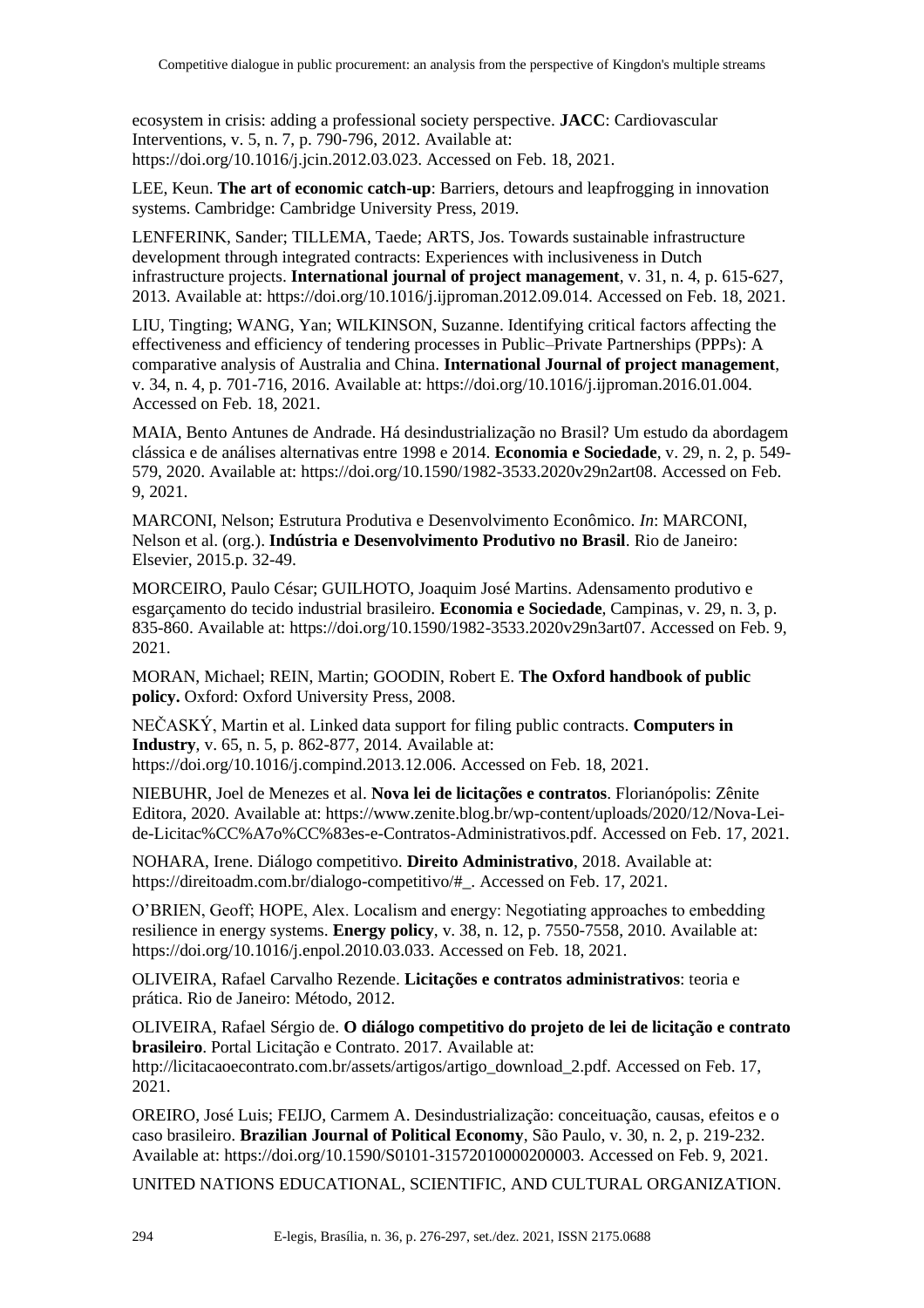**Relatório de Ciência da UNESCO**: rumo a 2030 - visão geral e cenário brasileiro. Paris: UNESCO, 2015. Available at:

https://unesdoc.unesco.org/ark:/48223/pf0000235407\_por.page=40. Accessed on Feb. 18, 2021.

PACHECO-BLANCO, Bélgica; BASTANTE-CECA, María José. Green public procurement as an initiative for sustainable consumption. An exploratory study of Spanish public universities. **Journal of Cleaner Production**, v. 133, p. 648-656, 2016. Available at: https://doi.org/10.1016/j.jclepro.2016.05.056. Accessed on Feb. 18, 2021.

POPKOVA, Elena G.; RAGULINA, Yulia V.; BOGOVIZ, Aleksei V. **Industry 4.0**: Industrial revolution of the 21st century. Cham: Springer, 2019.

PORTUGAL. **Decree-Law No. 18 of January 29, 2008**. Approves the Public Contracts Code. Lisbon: Portuguese Assembly, 2008. Available at: https://dre.pt/legislacao-consolidada/- /lc/34455475/view. Accessed on Feb. 17, 2021.

POT, Wieke D. The governance challenge of implementing long-term sustainability objectives with present-day investment decisions. **Journal of Cleaner Production**, v. 280, p. 124-135, 2021. Available at: https://doi.org/10.1016/j.jclepro.2020.124475. Accessed on Feb. 18, 2021.

RAINHO, Renata Vaz Marques Costa. Entraves legais e normativos para licitação e contratação em ciência, tecnologia e inovação. *In*: CONGRESSO DE CIÊNCIA, TECNOLOGIA E INOVAÇÃO: POLÍTICAS E LEIS, 1., Belo Horizonte. **Anais [...]**. Belo Horizonte: 2018. Available at: https://www.even3.com.br/anais/observalei/131565-entraves-legais-e-normativospara-licitacao-e-contratacao-em-ciencia-tecnologia-e-inovacao-/. Accessed on May 24, 2021.

RAMOS, Victor et al. Legal framework of marine renewable energy: A review for the Atlantic region of Europe. **Renewable and Sustainable Energy Reviews**, v. 137, p. 110608, 2021. Available at: https://doi.org/10.1016/j.rser.2020.110608. Accessed on Feb. 18, 2021.

RIGONI, Felipe. Speech. **Journal of the Chamber of Deputies**, v. 74, May 15, 2019. Available at:

https://www.camara.leg.br/internet/sitaqweb/TextoHTML.asp?etapa=5&nuSessao=101.2019&n uQuarto=118250&nuOrador=5&nuInsercao=5&dtHorarioQuarto=20:24&sgFaseSessao=OD& Data=14/05/2019&txApelido=FELIPE%20RIGONI,%20PSB-

ES&txFaseSessao=Ordem%20do%20Dia&txTipoSessao=Deliberativa%20Extraordin%C3%A1 ria%20-%20CD&dtHoraQuarto=20:24&txEtapa=. Accessed on May 24, 2021.

RIGONI, Felipe. **Journal of the Chamber of Deputies**, v. 74, June 4, 2019. Available at: https://www.camara.leg.br/internet/sitaqweb/TextoHTML.asp?etapa=5&nuSessao=136.2019&n uQuarto=130580&nuOrador=4&nuInsercao=4&dtHorarioQuarto=20:48&sgFaseSessao=OD& Data=04/06/2019&txApelido=FELIPE%20RIGONI,%20PSB-

ES&txFaseSessao=Ordem%20do%20Dia&txTipoSessao=Deliberativa%20Extraordin%C3%A1 ria%20-%20CD&dtHoraQuarto=20:48&txEtapa=. Accessed on May 24, 2021.

ROCHA, Hildo. **Journal of the Chamber of Deputies**, v. 74, June 26, 2019. Available at: https://www.camara.leg.br/internet/SitaqWeb/TextoHTML.asp?etapa=5&nuSessao=170.2019& nuQuarto=142488&nuOrador=7&nuInsercao=7&dtHorarioQuarto=15:08&sgFaseSessao=PE& Data=26/06/2019. Accessed on May 24, 2021.

ROCHA, Marcelo Dantas. Annotations on Complementary Bill No. 6814/2017: main aspects of the proposal of the new General Law On Public Procurement. **Fórum de Contratação e Gestão Pública – FCGP**, Belo Horizonte, v. 16, n. 190. Available at: https://dspace.almg.gov.br/handle/11037/25389. Accessed on Feb. 19, 2021.

ROSILHO, André. TCU e o diálogo competitivo na nova Lei de Licitações. **JOTA**, São Paulo, 2021. Available at: https://www.jota.info/opiniao-e-analise/colunas/controle-publico/tcu-e-odialogo-competitivo-na-nova-lei-de-licitacoes-17022021. Accessed on May 24, 2021.

SABATIER, Paul. **Theories of the Policy Process**. Cambridge: Westview Press, 2007.

SANTOS, Franklin Brasil; SOUZA, Kleberson Roberto de. **Como combater a corrupção em**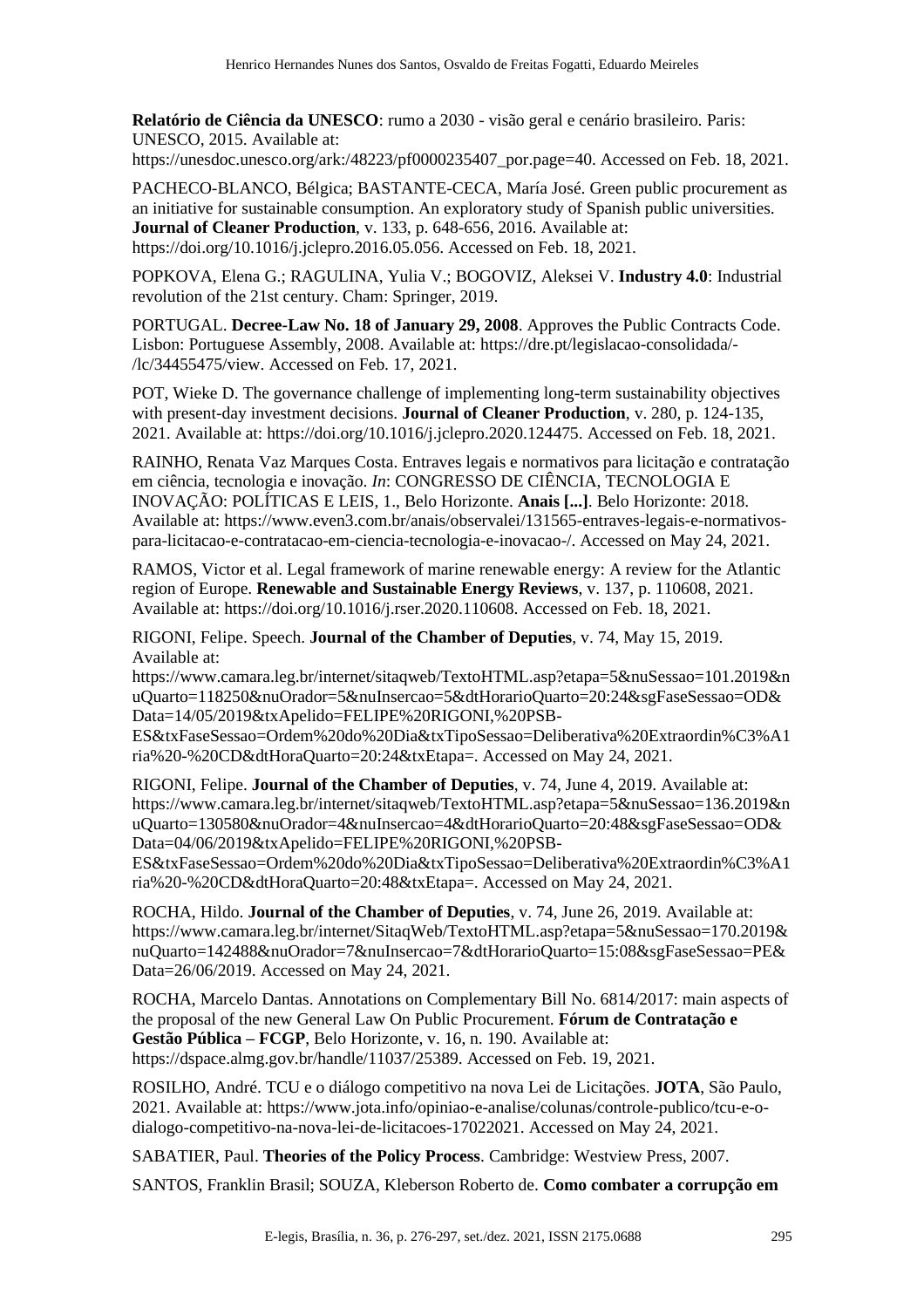**licitações**: detecção e prevenção de fraudes. Belo Horizonte: Fórum, 2016.

SARTI, Fernando; HIRATUKA, Célio. Desempenho recente da indústria brasileira no contexto de mudanças estruturais domésticas e globais. . **Texto para discussão**: Instituto de Economia da UNICAMP, Campinas, n. 290, p. 1-38, 2017. Available at:

http://www.eco.unicamp.br/docprod/downarq.php?id=3510&tp=a. Accessed on Feb. 19, 2021.

SCHWAB, Klaus. **A quarta revolução industrial**. São Paulo: Edipro, 2019.

SERGEEVA, Natalya; ZANELLO, Chiara. Championing and promoting innovation in UK megaprojects. **International Journal of Project Management**, v. 36, n. 8, p. 1068-1081, 2018. Available at: https://doi.org/10.1016/j.ijproman.2018.09.002. Accessed on Feb. 18, 2021.

SILVA, Pablo Francesco Rodrigues da. Análise luso-brasileira dos contratos administrativosprincipais pontos de convergência e de divergência entre os ordenamentos. **Revista da Advocacia Pública Federal**, v. 4, n. 1, 2020. Available at:

https://seer.anafenacional.org.br/index.php/revista/article/view/118. Accessed on Feb. 17, 2021.

SLOOT, R. N. F.; HEUTINK, A.; VOORDIJK, J. T. Assessing usefulness of 4D BIM tools in risk mitigation strategies. **Automation in construction**, v. 106, p. 102881, 2019. Available at: https://doi.org/10.1016/j.autcon.2019.102881. Accessed on Feb. 18, 2021.

SOE, Ralf-Martin; DRECHSLER, Wolfgang. Agile local governments: Experimentation before implementation. **Government Information Quarterly**, v. 35, n. 2, p. 323-335, 2018. Available at: https://doi.org/10.1016/j.giq.2017.11.010. Accessed on Feb. 18, 2021.

SÖNNICHSEN, Sönnich Dahl; CLEMENT, Jesper. Review of green and sustainable public procurement: Towards circular public procurement. **Journal of Cleaner Production**, v. 245, p. 118901, 2020. Available at: https://doi.org/10.1016/j.jclepro.2019.118901. Accessed on Feb. 18, 2021.

TADEU, Hugo Ferreira Braga; SANTOS, Eduardo Stock dos. O que seria a Indústria 4.0? **Boletim da Fundação Dom Cabral**, 2016. Available at:

http://acervo.ci.fdc.org.br/AcervoDigital/Relat%C3%B3rios%20de%20Pesquisa/Relat%C3%B3 rios%20de%20Pesquisa%202016/O%20que%20seria%20a%20ind%C3%BAstria%204.0- %20fev%202016.pdf. Accessed on Feb. 17, 2021.

TAMMI, Timo; SAASTAMOINEN, Jani; REIJONEN, Helen. Public procurement as a vehicle of innovation–What does the inverted-U relationship between competition and innovativeness tell us? **Technological Forecasting and Social Change**, v. 153, p. 119922, 2020. Available at: https://doi.org/10.1016/j.techfore.2020.119922. Accessed on Feb. 18, 2021.

UTTAM, Kedar; ROOS, Caroline Le Lann. Competitive dialogue procedure for sustainable public procurement. **Journal of Cleaner Production**, v. 86, p. 403-416, 2015. Available at: https://doi.org/10.1016/j.jclepro.2014.08.031. Accessed on Feb. 18, 2021.

UYARRA, Elvira et al. Public procurement, innovation and industrial policy: Rationales, roles, capabilities and implementation. **Research Policy**, v. 49, n. 1, p. 103844, 2020. Available at: https://doi.org/10.1016/j.respol.2019.103844. Accessed on Feb. 18, 2021.

UYARRA, Elvira et al. Barriers to innovation through public procurement: A supplier perspective. **Technovation**, v. 34, n. 10, p. 631-645, 2014. Available at: https://doi.org/10.1016/j.technovation.2014.04.003. Accessed on Feb. 18, 2021.

VAZ, Tania Patricia de Lara. Os incentivos em contratos públicos de obras e serviços: a perspectiva da Law and Economics*.* **Revista Jurídica Luso-Brasileira**, v. 6, n. 1, 1319-1387, 2020. Available at: https://www.cidp.pt/revistas/rjlb/2020/1/2020\_01\_1319\_1387.pdf. Accessed on Feb. 17, 2021.

VELOSO, Fernado. Lenta recuperação e agenda de reformas. In: VELLOSO, Raul et al. **Recessão, crise estadual e da infraestrutura:** para onde vai a economia brasileira? Rio de Janeiro: Instituto Nacional de Altos Estudos – INAE, 2017.